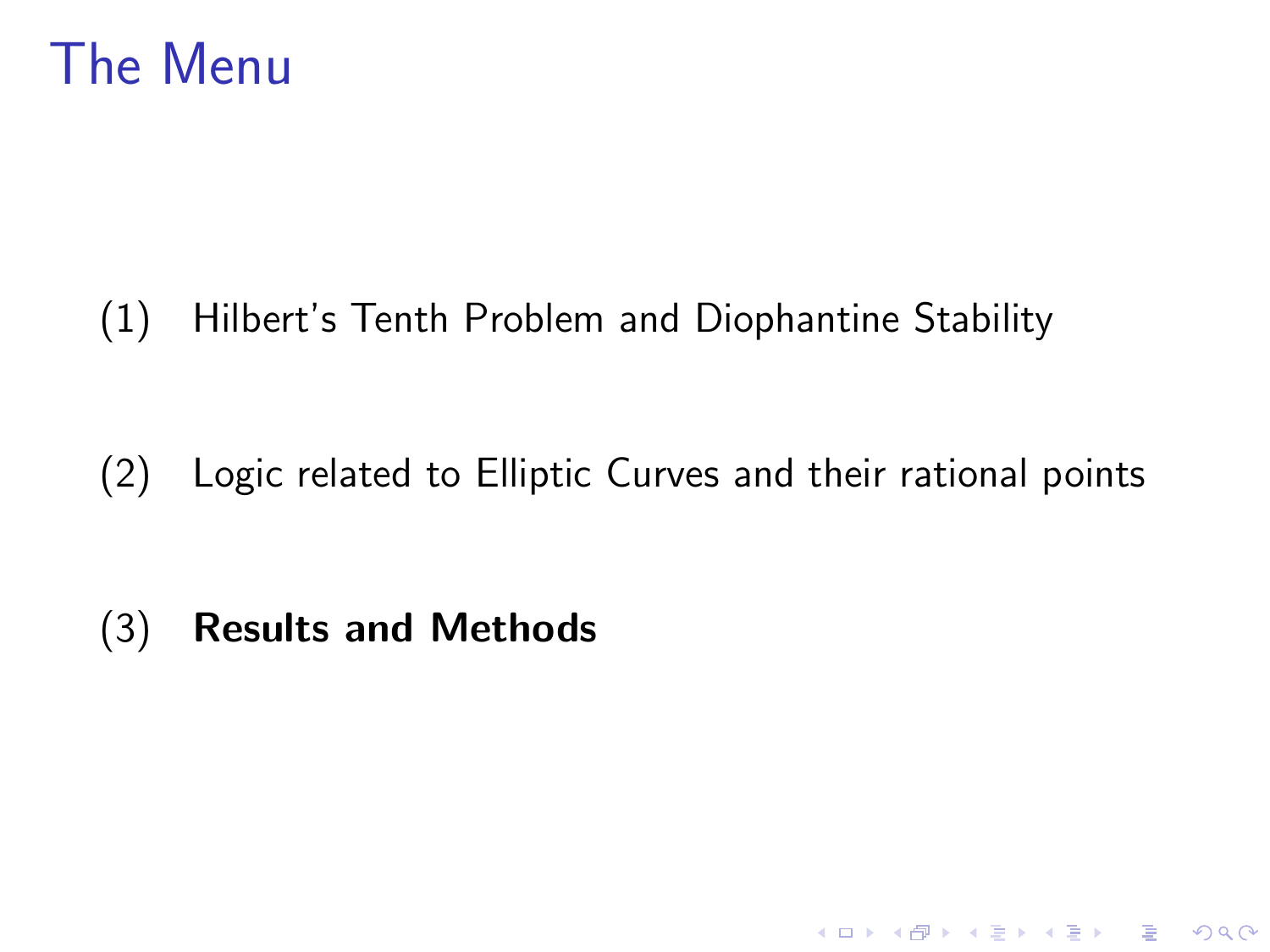# Diophantine stability for curves

### Theorem

Let X be an irreducible nonsingular projective curve over a number field K of genus  $> 0$ . Then there is a finite extension  $K'/K$  such that for any positive integer n,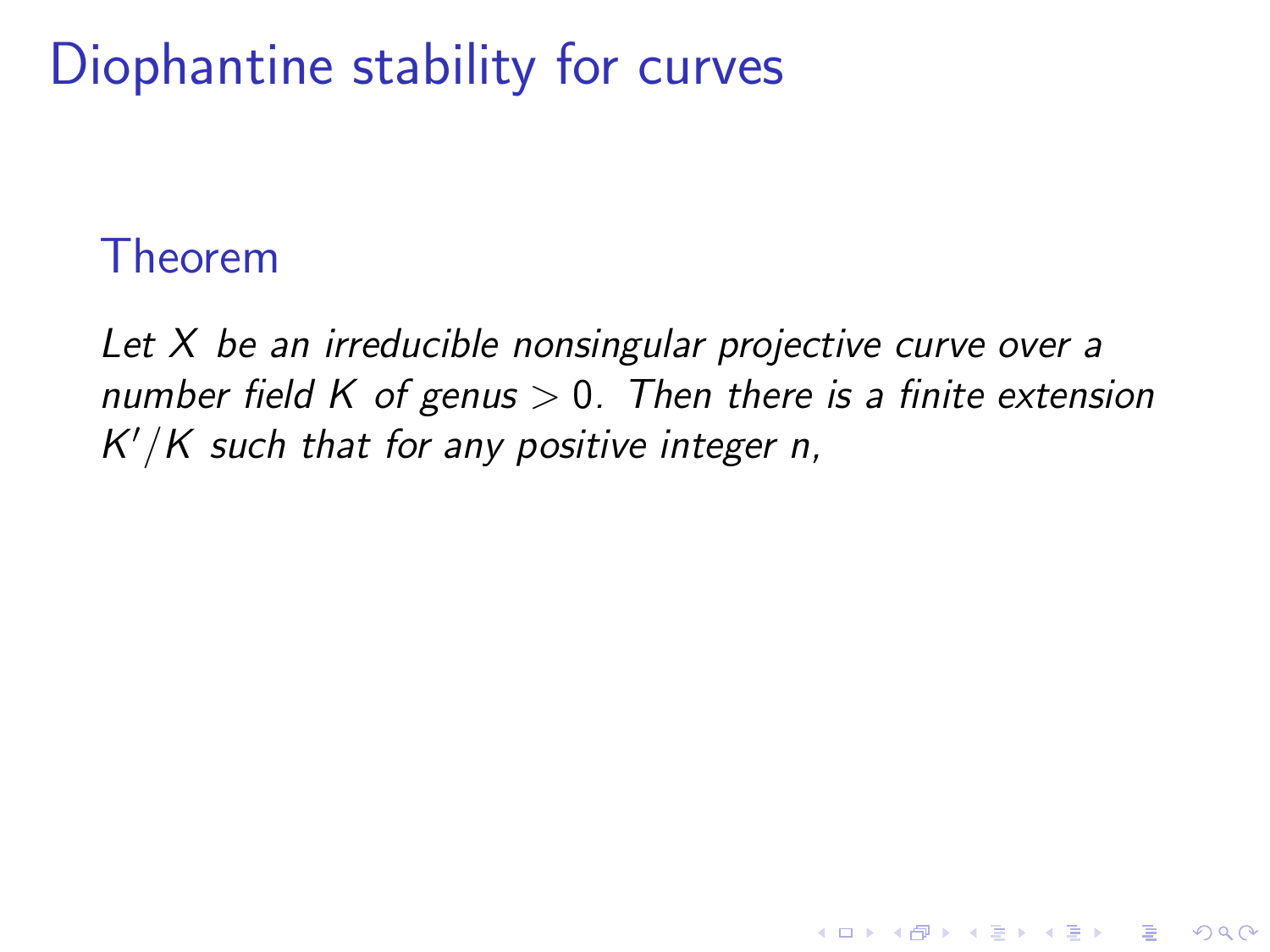# Diophantine stability for curves

### Theorem

Let X be an irreducible nonsingular projective curve over a number field K of genus  $> 0$ . Then there is a finite extension  $K'/K$  such that for any positive integer n,

In there are infinitely many primes  $\ell$  where, for each of them,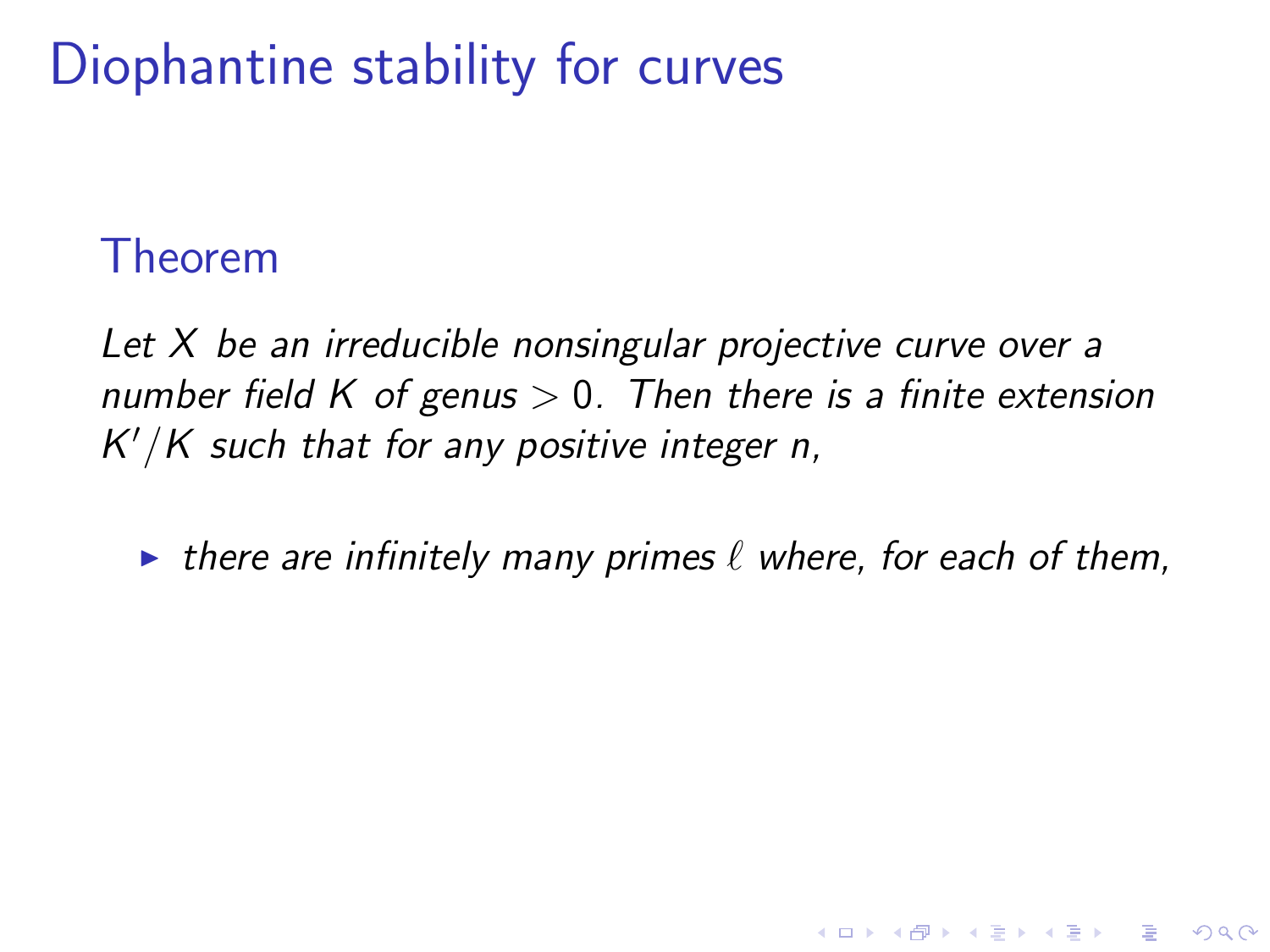# Diophantine stability for curves

### Theorem

Let X be an irreducible nonsingular projective curve over a number field K of genus  $> 0$ . Then there is a finite extension  $K'/K$  such that for any positive integer n,

- In there are infinitely many primes  $\ell$  where, for each of them,
- $\blacktriangleright$  there are infinitely many cyclic extension fields  $L/K'$  of degree  $\ell^n$  such that  $X(K') = X(L)$ .

**KORKAR KERKER EL VOLO**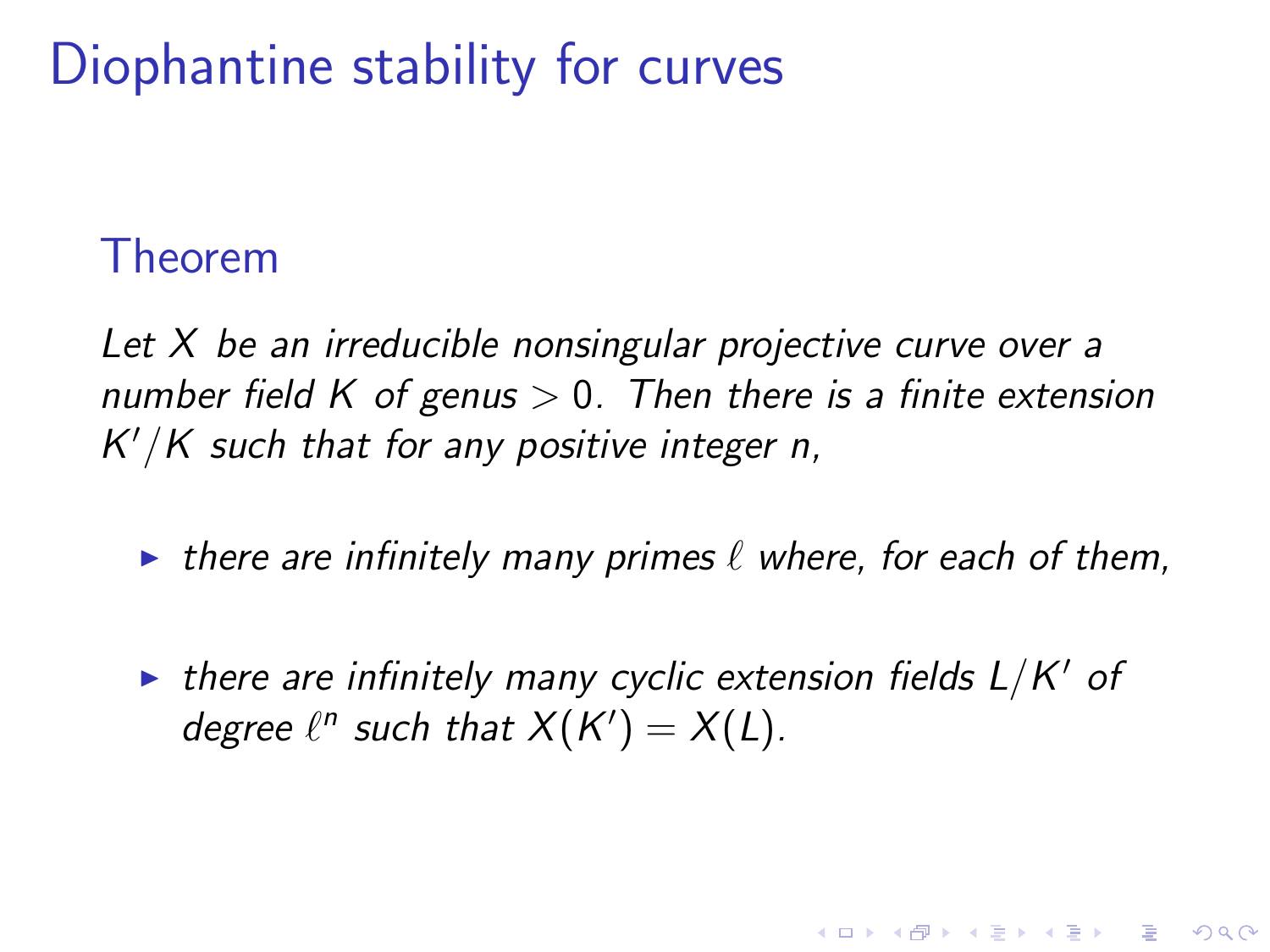Diophantine stability for absolutely irreducible abelian varieties

Theorem

Let A be an absolutely irreducible abelian variety over a number field K. Then there is a finite extension  $K'/K$  such that for any positive integer n,

In there are infinitely many primes  $\ell$  where, for each of them,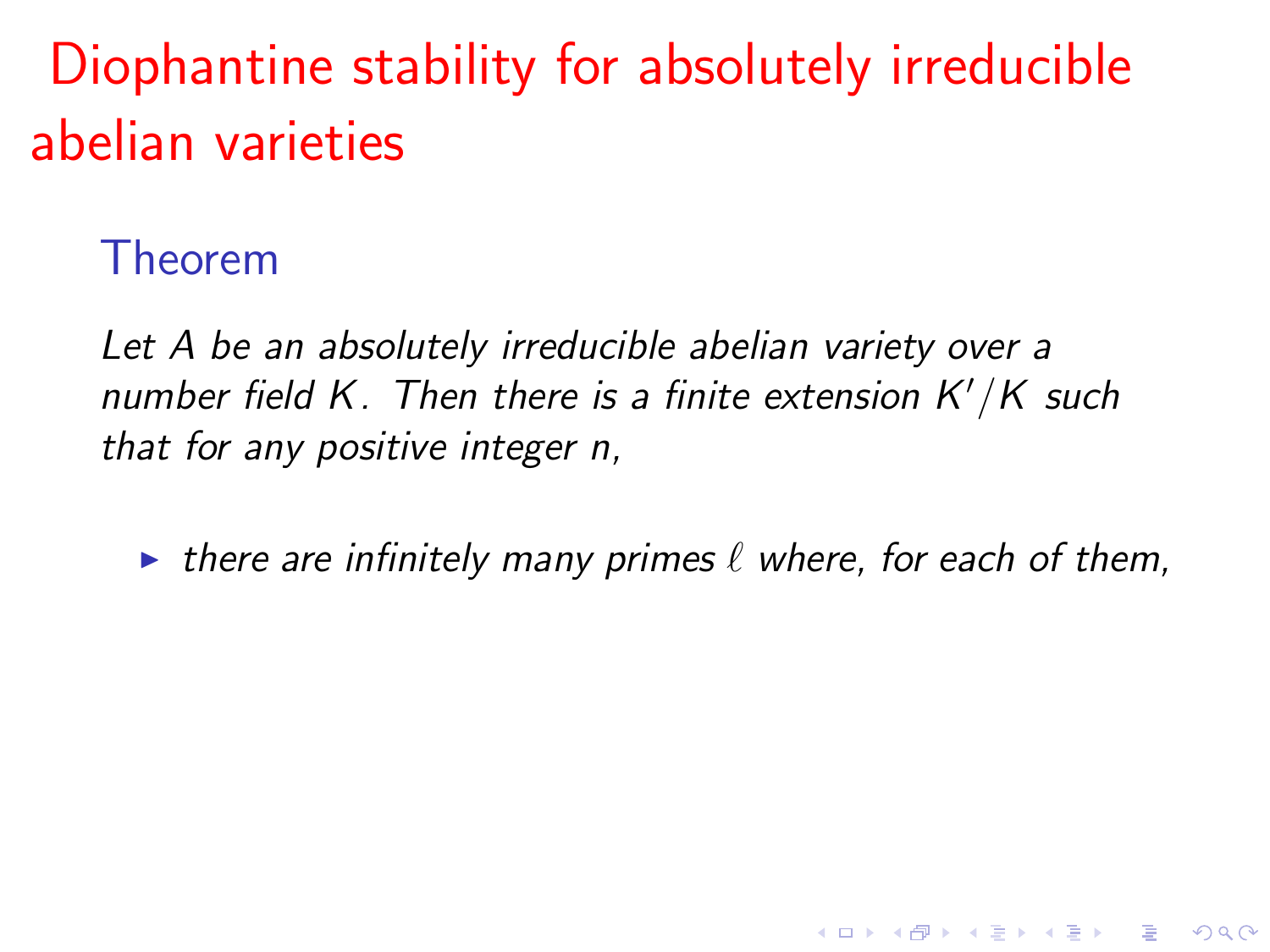Diophantine stability for absolutely irreducible abelian varieties

Theorem

Let A be an absolutely irreducible abelian variety over a number field K. Then there is a finite extension  $K'/K$  such that for any positive integer n,

In there are infinitely many primes  $\ell$  where, for each of them,

 $\blacktriangleright$  there are infinitely many cyclic extension fields  $L/K'$  of degree  $\ell^n$  such that  $A(K') = A(L)$ .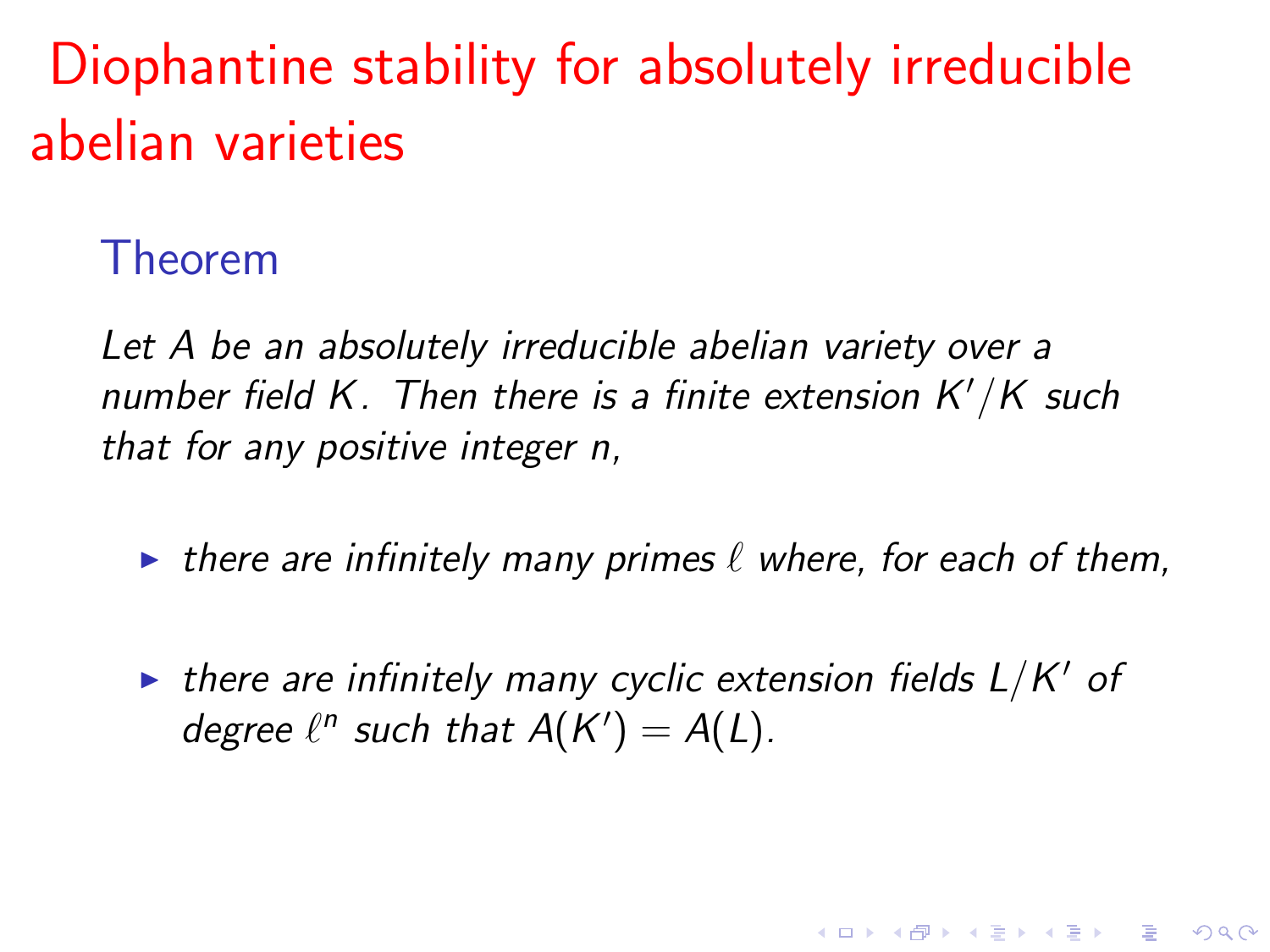Diophantine stability for absolutely irreducible abelian varieties

Theorem

Let A be an absolutely irreducible abelian variety over a number field K. Then there is a finite extension  $K'/K$  such that for any positive integer n,

- In there are infinitely many primes  $\ell$  where, for each of them,
- $\blacktriangleright$  there are infinitely many cyclic extension fields  $L/K'$  of degree  $\ell^n$  such that  $A(K') = A(L)$ .

If the Endomorphism ring of  $A$  over  $C$  is  $Z$ , then one can take  $K' = K$ . (E.g., elliptic curves with no CM)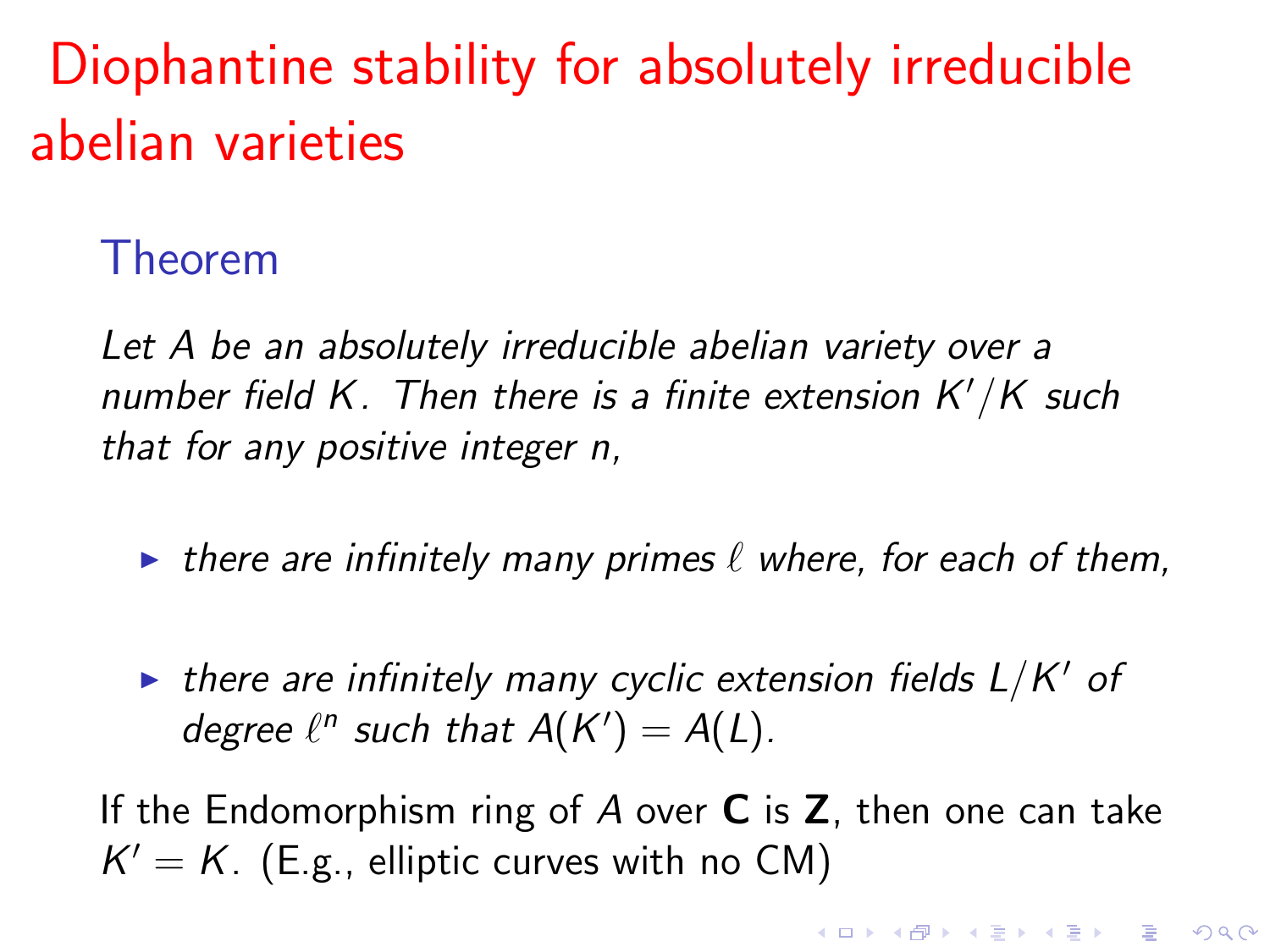Selmer groups and Descent for elliptic curves

The standard method—perhaps the only fully proved method—of finding upper bounds for

$$
r(E,K):=\mathrm{rank}\ E(K)
$$

for specific elliptic curves  $E$  over specific number fields  $K$  (or for the corresponding problem for abelian varieties) is

#### the method of descent

**KORKAR KERKER EL VOLO** 

already present in some arguments due to Fermat and has been elaborated and refined ever since.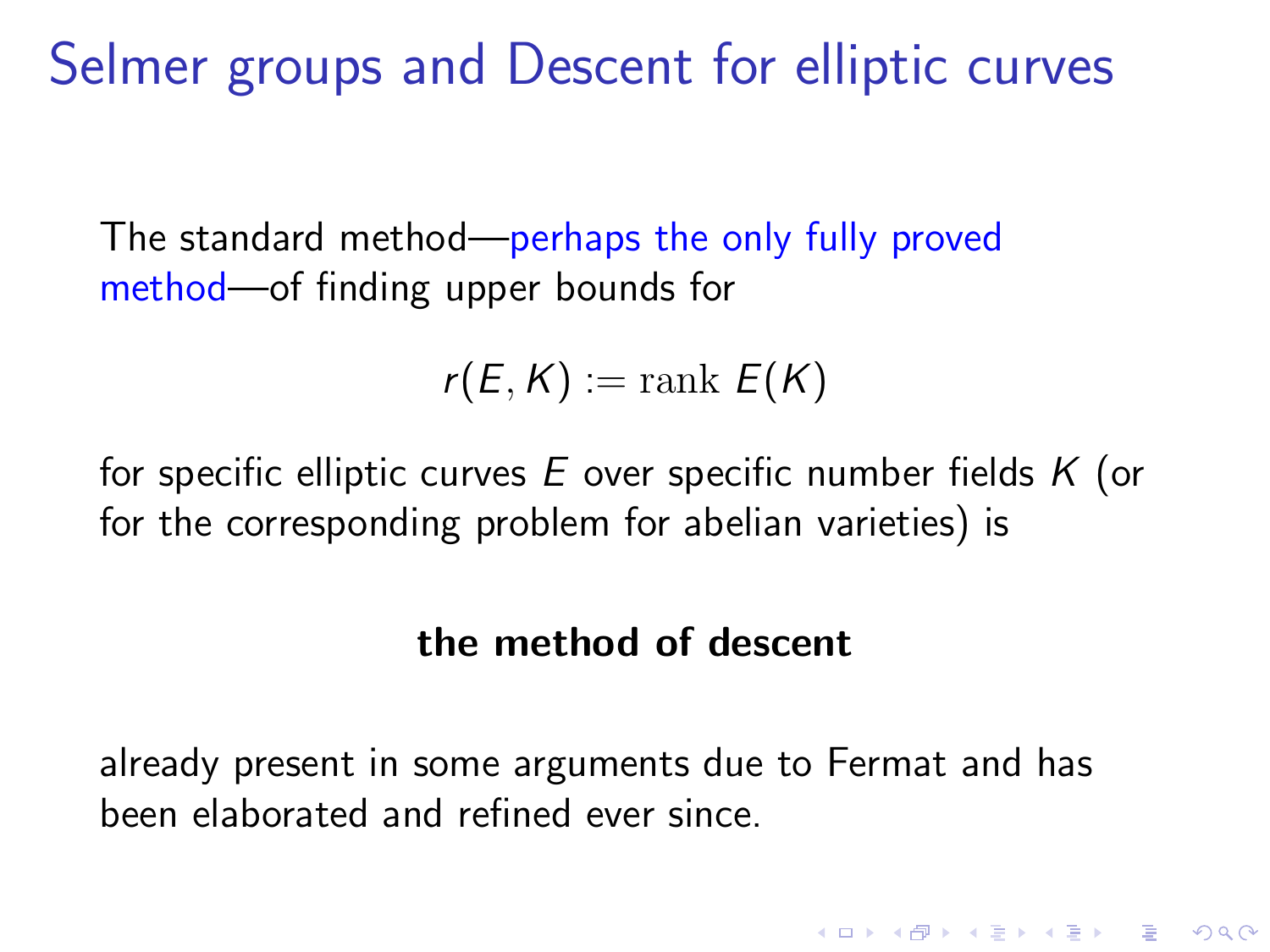.

#### These days "descent" is done via computation of what are called

#### Selmer groups

These computations are 'elementary' in the sense that its ingredients are hardly anything more than group cohomology and basic algebraic number theory.

**K ロ ▶ K @ ▶ K 할 X X 할 X → 할 X → 9 Q Q ^**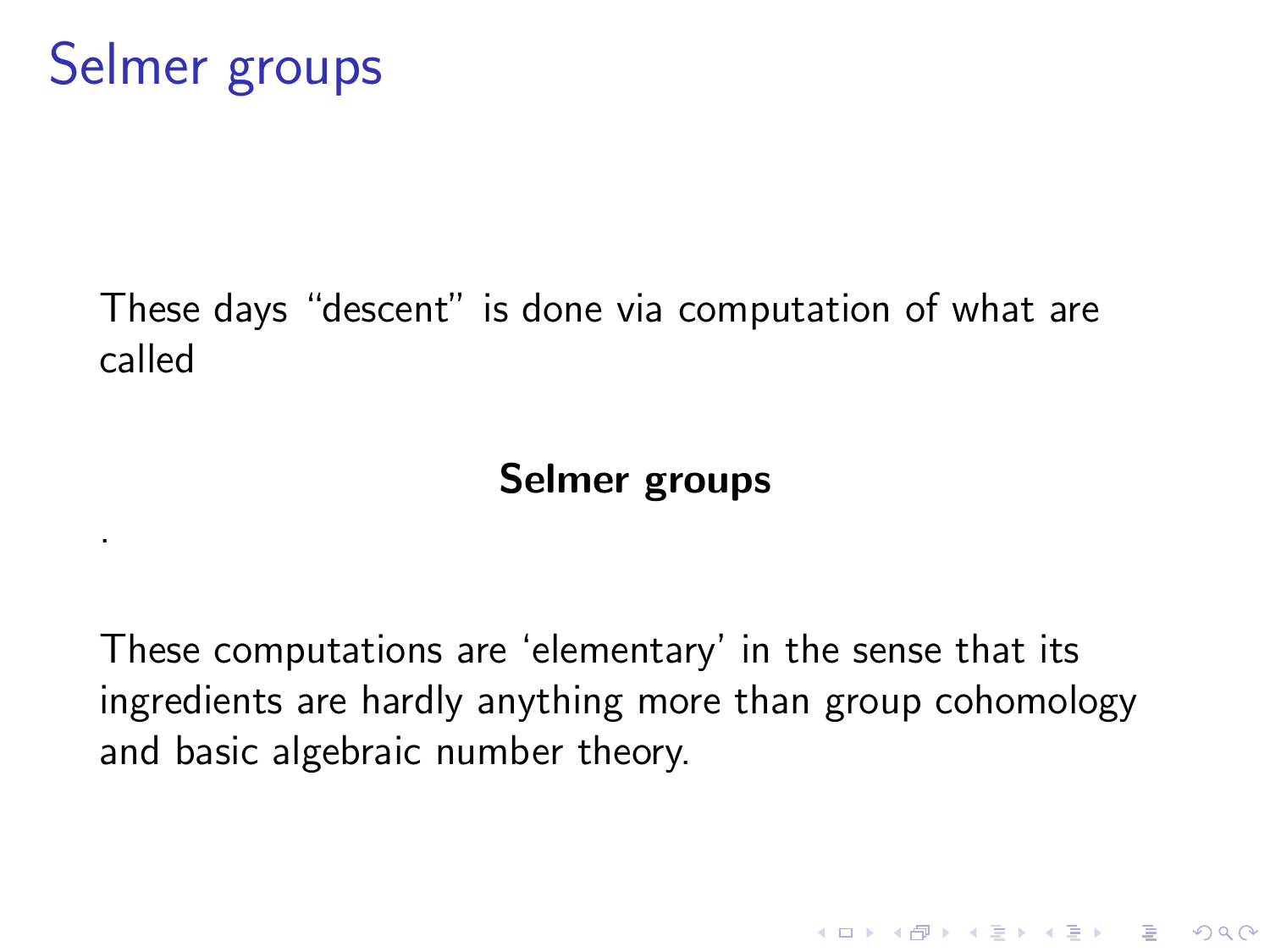The "shape" of the descent method as it has evolved in present times

(Class Field Theory reduces determination of the Selmer groups we will deal with to) clearcut finite computations.

I'll explain it first for elliptic curves when the base field  $K$  is the rational field  $Q$ , and then discuss the differences that one encounters looking for diophantine stability in general field-extensions and for general abelian varieties.

**K ロ ▶ K @ ▶ K 할 X X 할 X → 할 X → 9 Q Q ^**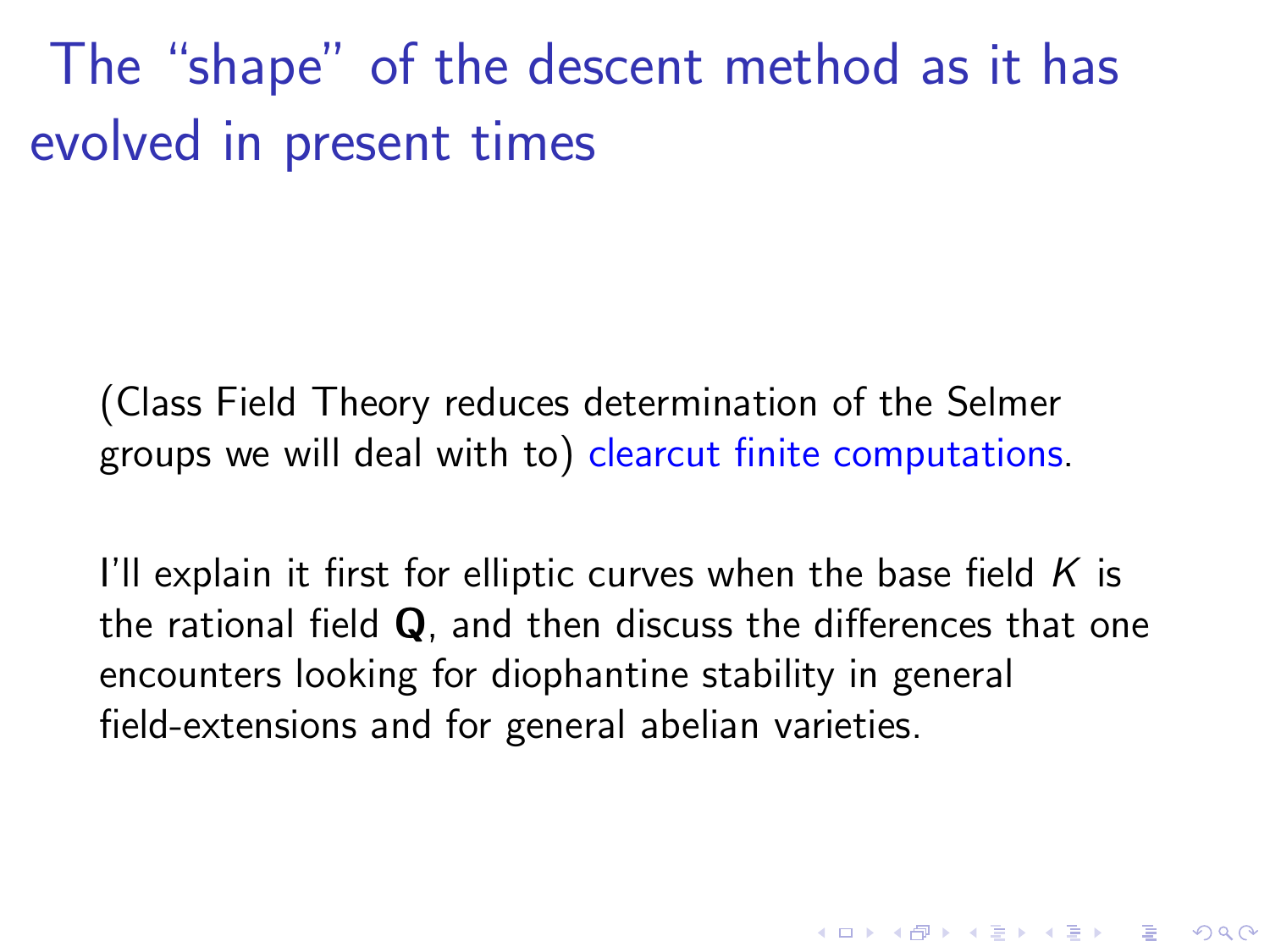# Selmer groups for elliptic curves over Q

To illustrate the method, fix an elliptic curve  $E$  over  $Q$  and a prime  $\ell$ .

The basic exact sequence of  $Gal(\bar{\mathbf{Q}}/\mathbf{Q})$ -modules we deal with given by multiplication by  $\ell$ ,

$$
0 \to E[\ell] \to E(\mathbf{\bar{Q}}) \xrightarrow{\times \ell} E(\mathbf{\bar{Q}}) \to 0
$$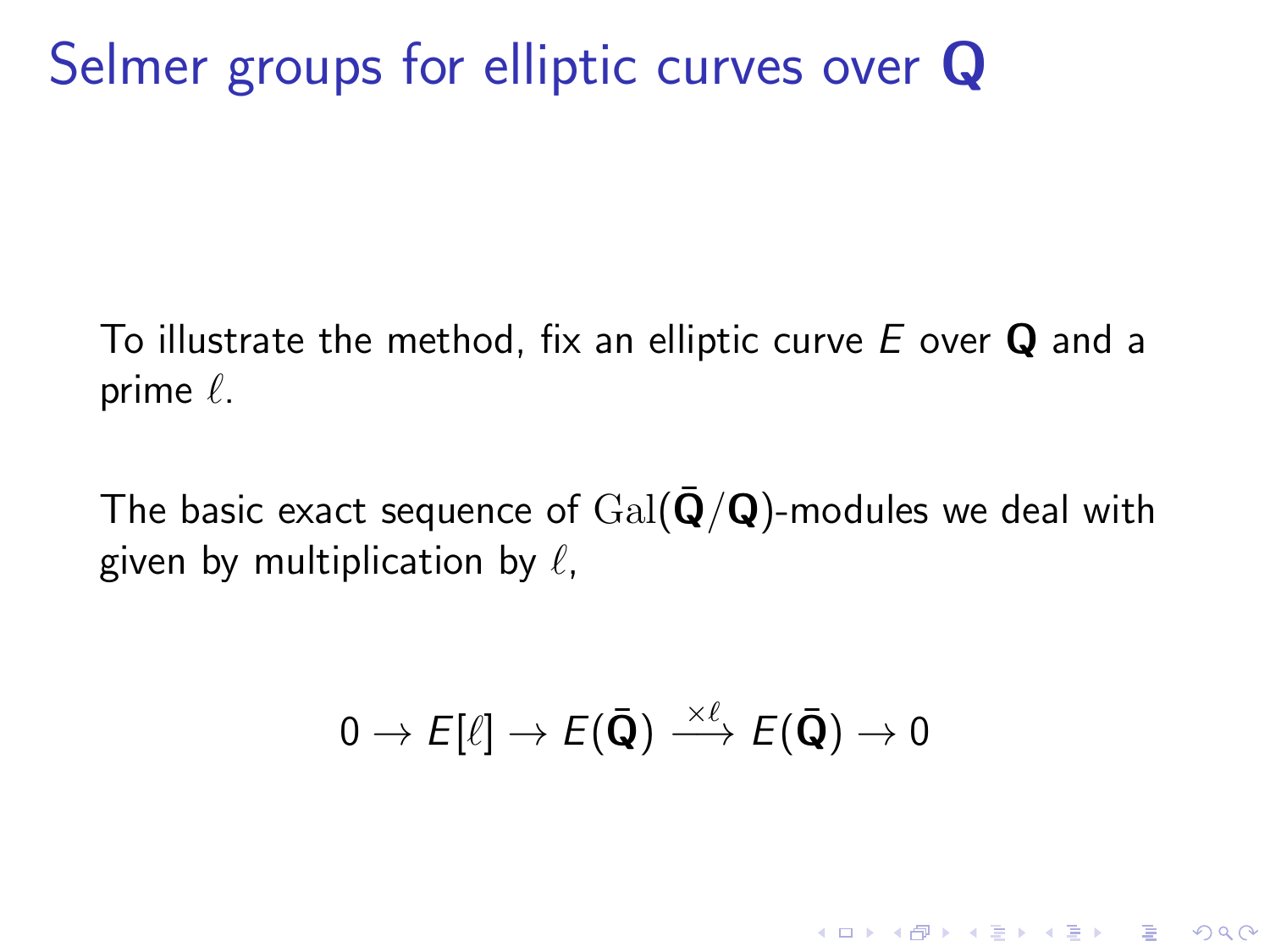### Mordell-Weil connected to cohomology

Passing to the cohomology of

$$
0 \to E[\ell] \to E(\mathbf{\bar{Q}}) \stackrel{\times \ell}{\longrightarrow} E(\mathbf{\bar{Q}}) \to 0
$$

gives us an injection

 $E(\mathbf{Q})/\ell E(\mathbf{Q}) \hookrightarrow H^1(\text{Gal}(\mathbf{\bar{Q}}/\mathbf{Q}), E[\ell]).$ 

K ロ ▶ K @ ▶ K 할 ▶ K 할 ▶ 이 할 → 9 Q @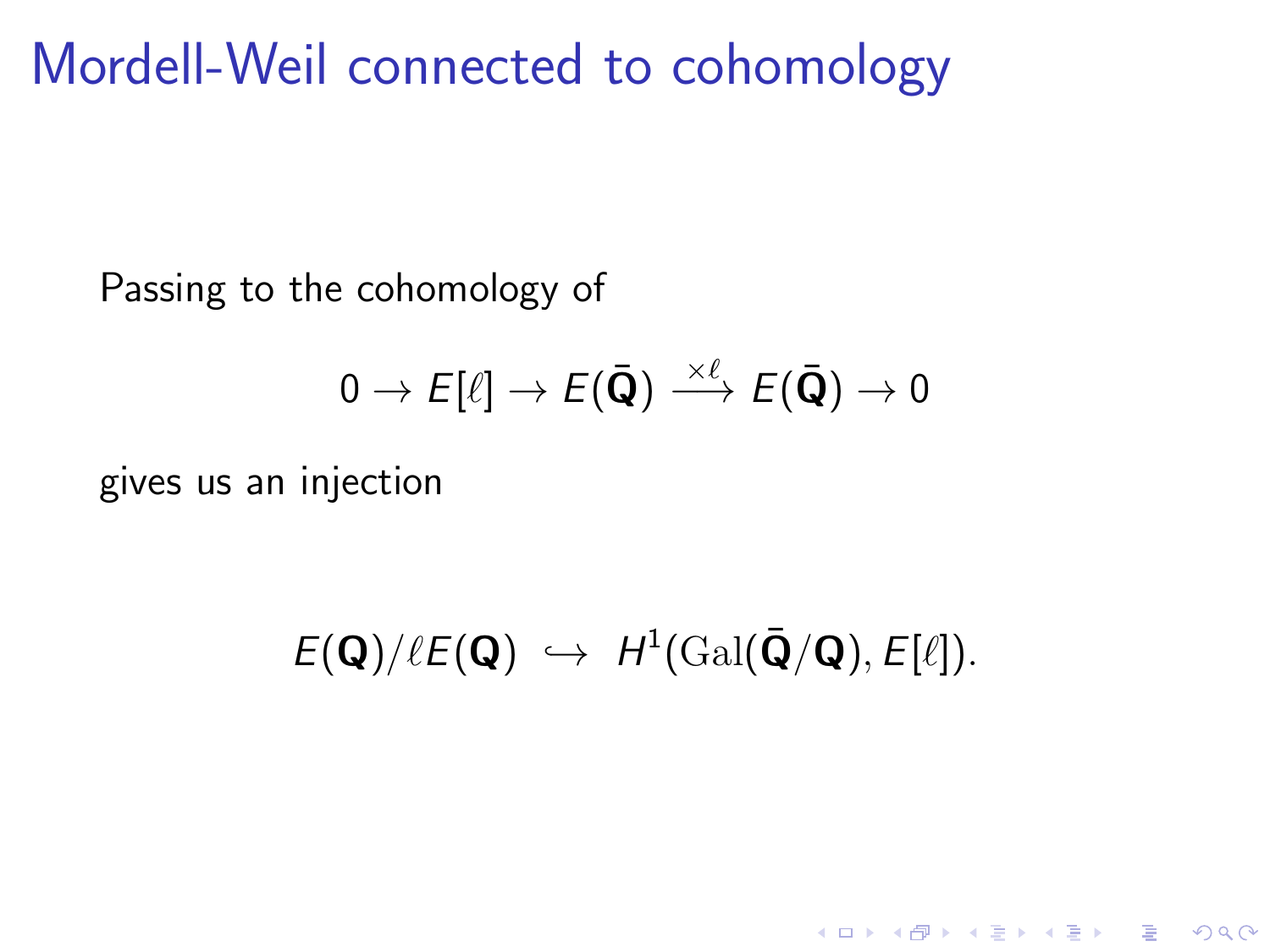Bounding Mordell-Weil rank via cohomology by trying to close in on the subspace  $E(\mathbf{Q})/\ell E(\mathbf{Q})$ 

> $E(Q)/\ell E(Q) \hookrightarrow$ what we want to bound infinite dimensional

 $\mathbf{1}(\mathrm{Gal}(\bar{\mathbf{Q}}/\mathbf{Q}),E[\ell])$ 

The  $\mathsf{F}_{\ell}$ -vector space

### $H^1(\operatorname{Gal}(\bar{\mathbf{Q}}/\mathbf{Q}), E[\ell])$

is infinite dimensional, and we want to encapsule that subspace  $E(\mathbf{Q})/\ell E(\mathbf{Q})$  thereby bounding the Mordell-Weil rank of  $F$  over  $\Omega$ 4 D > 4 P + 4 B + 4 B + B + 9 Q O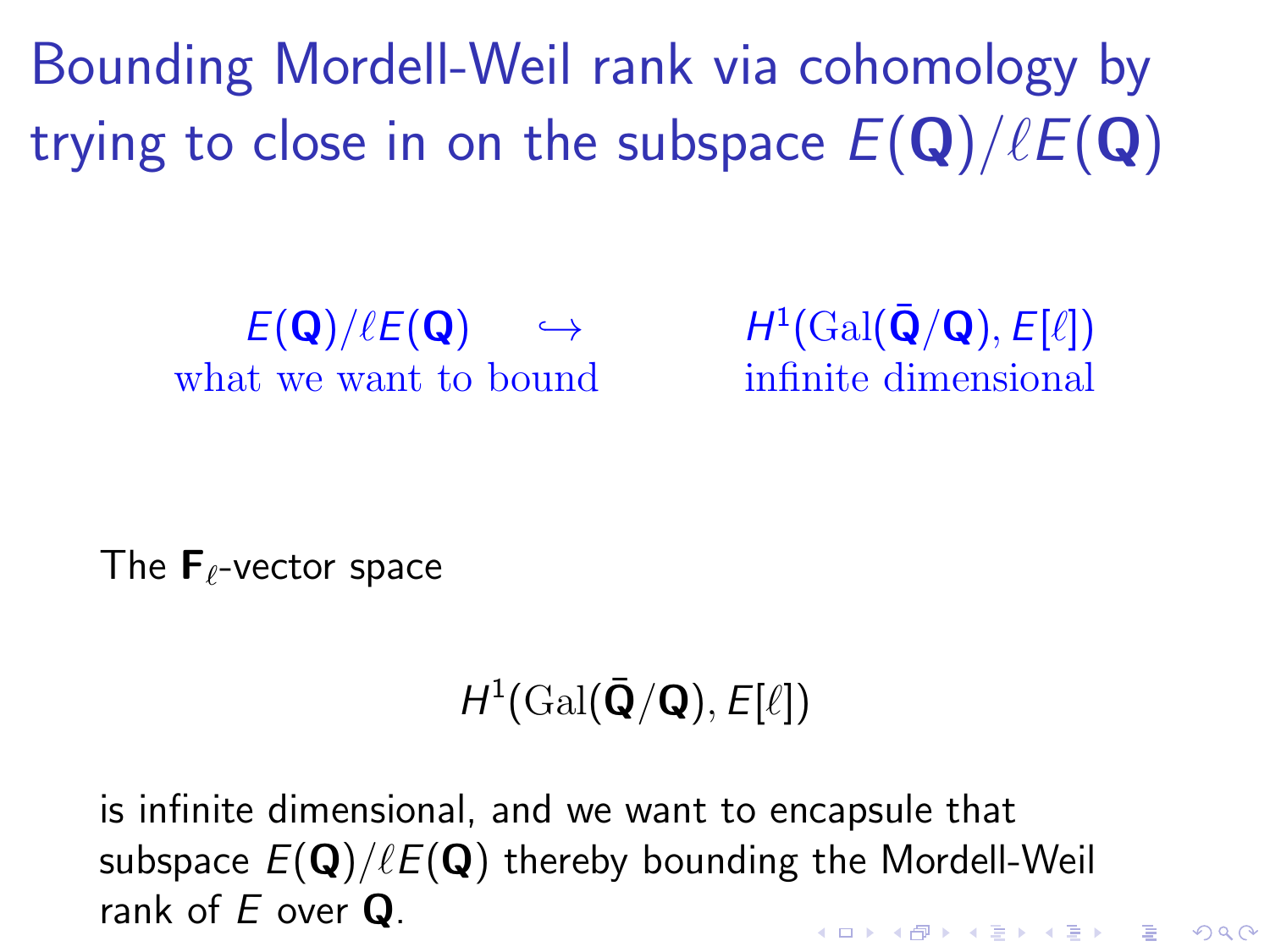### Locally at a prime p

Locally, over  $\mathbf{Q}_p$  for any prime p we have the same cohomological story,

### $E(\mathbf{Q}_p)/\ell E(\mathbf{Q}_p) \hookrightarrow H^1(\text{Gal}(\bar{\mathbf{Q}}_p/\mathbf{Q}_p), E[\ell]).$

and the global and local pictures fit neatly together:

$$
E(\mathbf{Q})/\ell E(\mathbf{Q}) \longrightarrow {\text{inverse image}}_p \longrightarrow H^1(\text{Gal}(\mathbf{\bar{Q}}/\mathbf{Q}), E[\ell])
$$
  

$$
E(\mathbf{Q}_p)/\ell E(\mathbf{Q}_p) \longrightarrow H^1(\text{Gal}(\mathbf{\bar{Q}}_p/\mathbf{Q}_p), E[\ell])
$$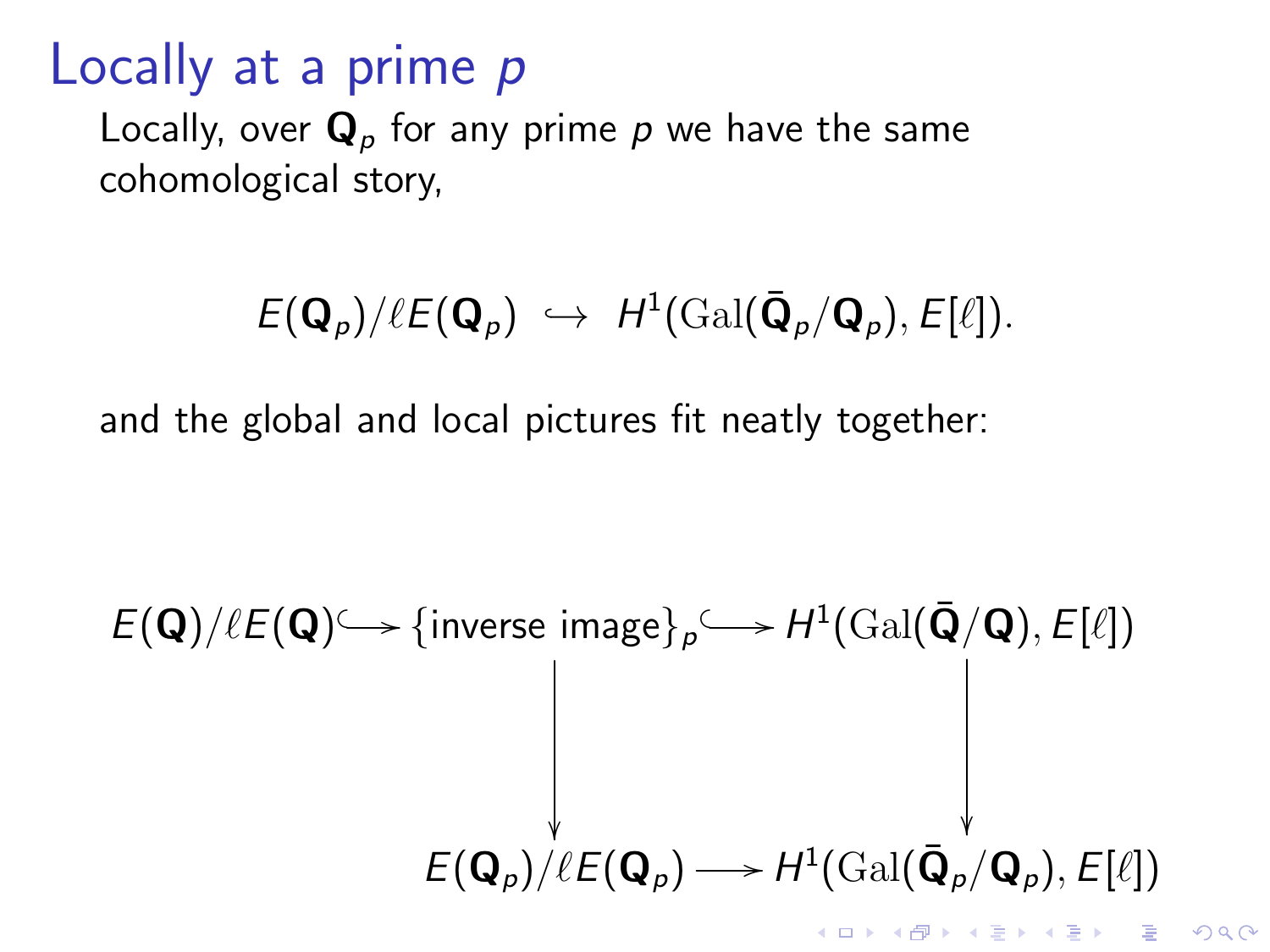### Local conditions at primes p

In particular, for each prime  $p$  we have a natural 'local condition':

the vector subspace

### $E(\mathbf{Q})/\ell E(\mathbf{Q}) \subset H^1(\text{Gal}(\mathbf{\bar{Q}}/\mathbf{Q}), E[\ell])$

is contained in "{inverse image} $_{\rho}$ ," the inverse image in  $H^1(\text{Gal}(\bar{\mathbf{Q}}/\mathbf{Q}), \tilde{E[\ell]} )$  of the vector subspace

### $E(\mathbf{Q}_p)/\ell E(\mathbf{Q}_p) \subset H^1(\text{Gal}(\bar{\mathbf{Q}}_p/\mathbf{Q}_p), E[\ell]).$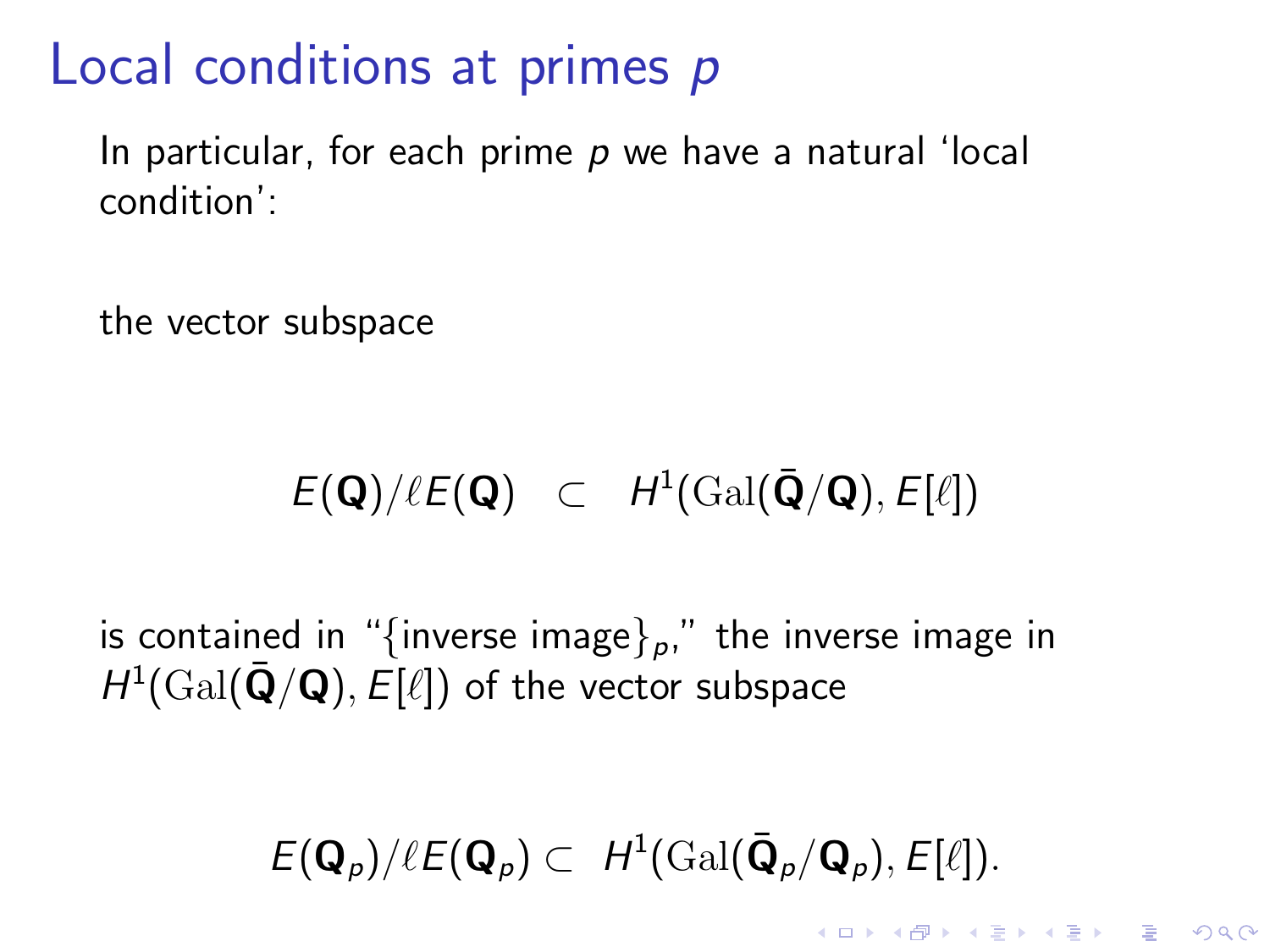## Using this local information at all primes p

It is natural, then to try to at least approximately 'cut out' the subspace  $E(Q)/\ell E(Q)$  by using all this local information together. That is the purpose of the Selmer group,  $S_{\ell}(E)$ .

**Definition:**  $S_{\ell}(E) \subset H^1(\text{Gal}(\bar{\mathbf{Q}}/\mathbf{Q}), E[\ell])$  is the intersection over all primes p of the inverse images

 $\{\mathsf{inverse}\ \mathsf{image}\}_p \subset H^1(\mathop{\text{\rm Gal}}\nolimits(\bar{\mathbf{Q}}/\mathbf{Q}), E[\ell])$ 

of the subspaces  $E(\mathbf{Q}_\rho)/\ell E(\mathbf{Q}_\rho) \subset\ H^1(\text{Gal}(\mathbf{\bar{Q}}_\rho/\mathbf{Q}_\rho),E[\ell]).$ 

**KORKAR KERKER EL VOLO**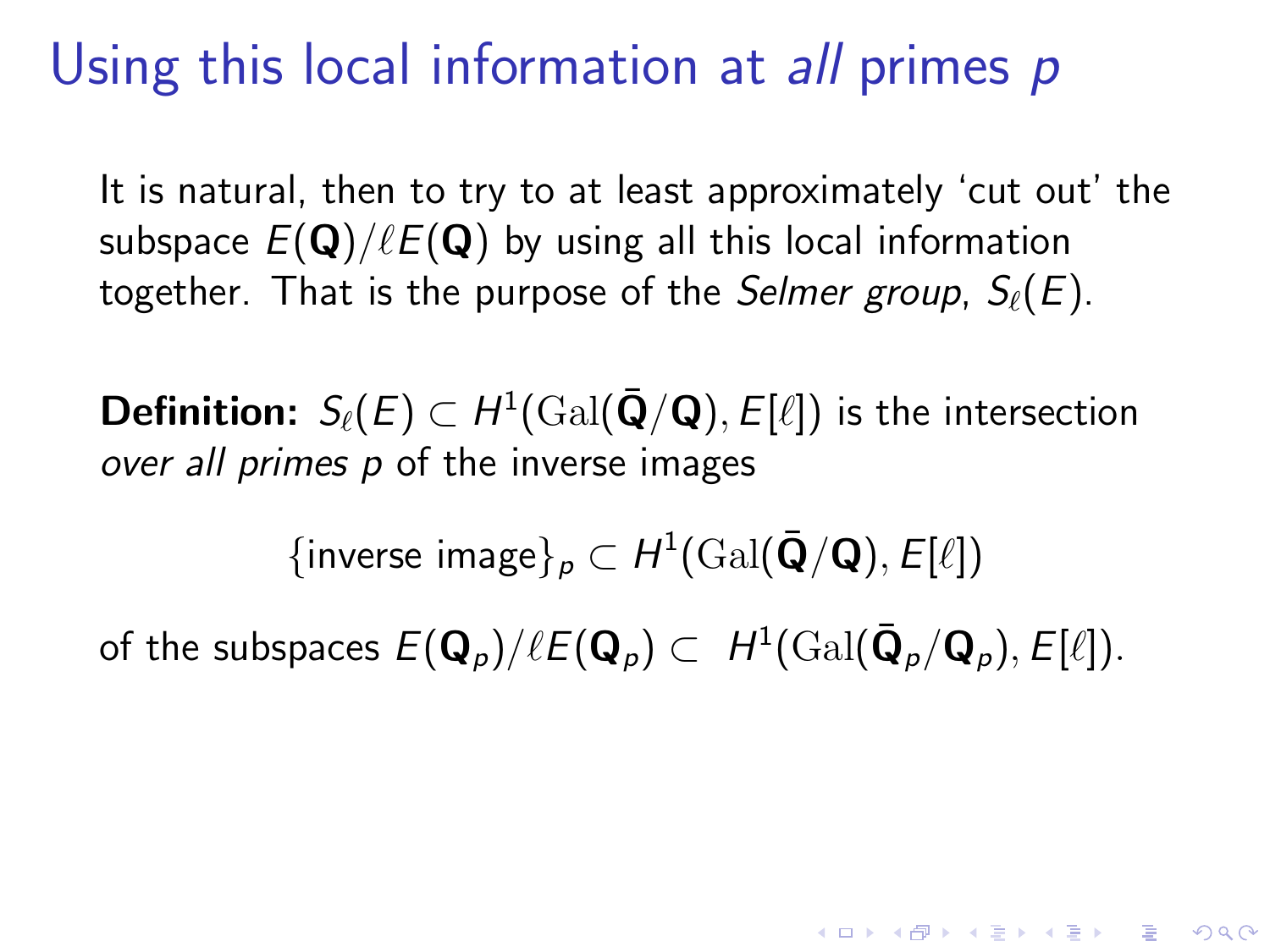### Using this local information at *all* primes p

It is natural, then to try to at least approximately 'cut out' the subspace  $E(Q)/\ell E(Q)$  by using all this local information together. That is the purpose of the Selmer group,  $S_{\ell}(E)$ .

**Definition:**  $S_{\ell}(E) \subset H^1(\text{Gal}(\bar{\mathbf{Q}}/\mathbf{Q}), E[\ell])$  is the intersection over all primes p of the inverse images

 $\{\mathsf{inverse}\ \mathsf{image}\}_p \subset H^1(\mathop{\text{\rm Gal}}\nolimits(\bar{\mathbf{Q}}/\mathbf{Q}), E[\ell])$ 

of the subspaces  $E(\mathbf{Q}_\rho)/\ell E(\mathbf{Q}_\rho) \subset\ H^1(\text{Gal}(\mathbf{\bar{Q}}_\rho/\mathbf{Q}_\rho),E[\ell]).$ 

 $S_{\ell}(E)$  =  $\bigcap_{p}$  {inverse image} $_p$   $\subset$   $H^1(\text{Gal}(\bar{\mathbf{Q}}/\mathbf{Q}), E[\ell]).$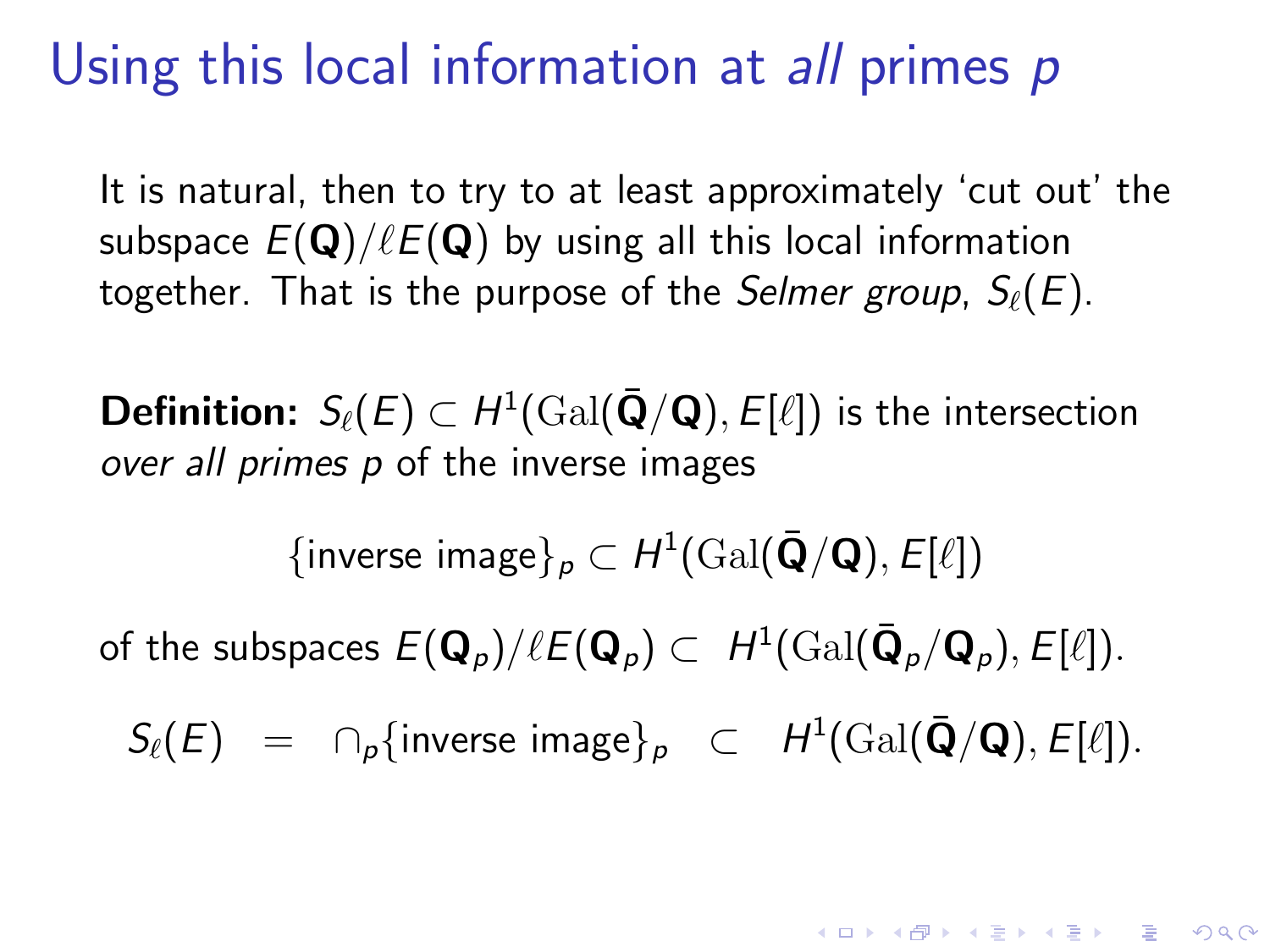What we have done, then, is to impose a **local condition** for each prime p: that the cohomology classes giving elements of the Selmer group reduce to specific subgroups in local cohomology.

The subgroups themselves will be called "local conditions."

The Selmer group is the subgroup consisting of all cohomology classes in this infinite dimensional vector space  $H^1(\text{Gal}(\bar{\mathbf{Q}}/\mathbf{Q}), E[\ell])$  that satisfies all these local conditions.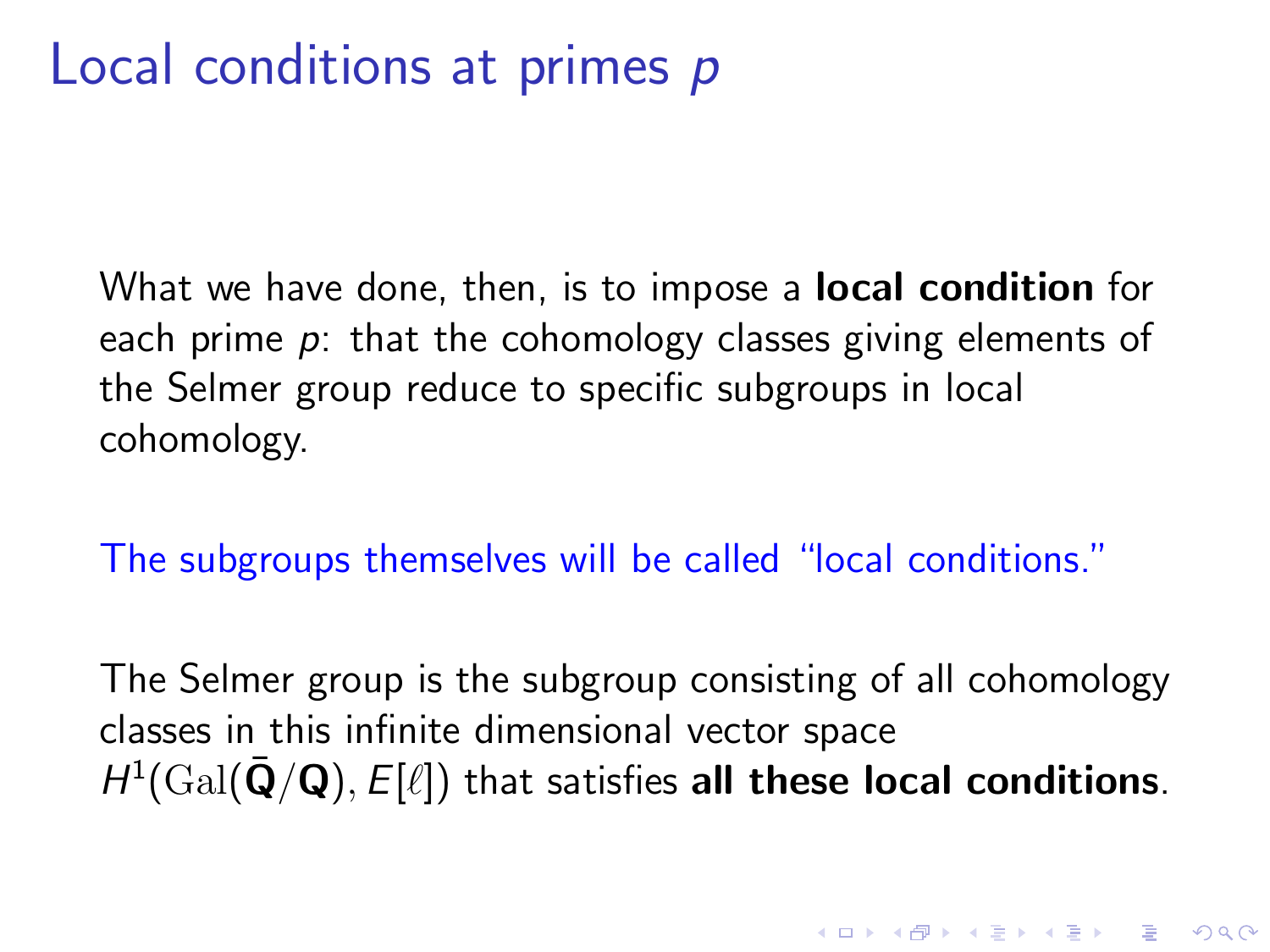These are 'natural' local conditions at primes p attached to the elliptic curve E

Let us call these local conditions our **base local conditions**.

BUT nothing stops us from *defining* 'Selmer groups' by the same process, but starting with any local conditions we want—tweaked Selmer groups so to speak.

We will eventually do this, modifying—at finitely many primes—our original base local conditions.

**KORKAR KERKER EL VOLO**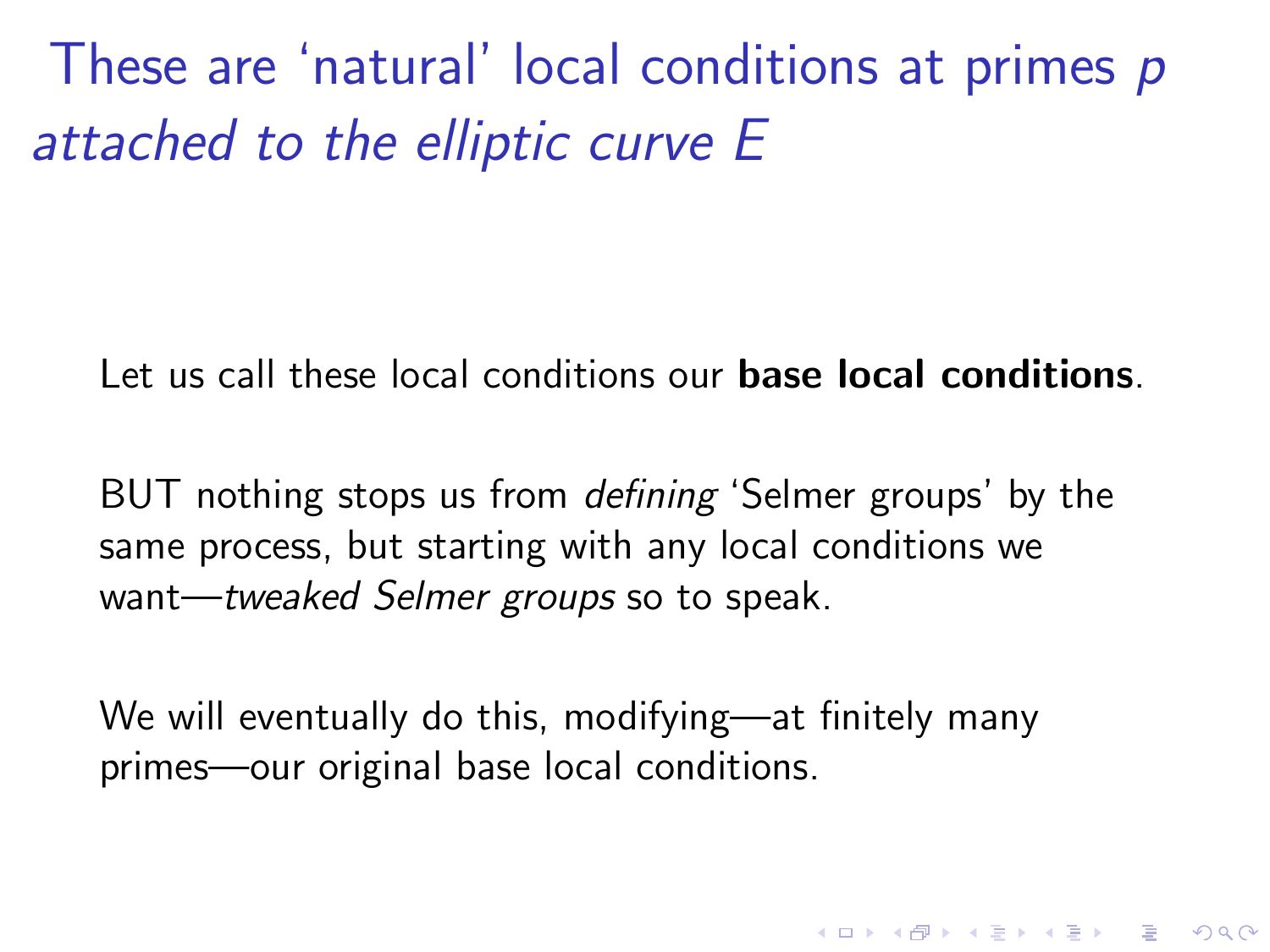# Key Conjectures

The base Selmer group  $S_{\ell}(E)$  is a computable finite dimensional  $\mathbf{F}_{\ell}$  vector space

$$
E(\mathbf{Q})/\ell E(\mathbf{Q}) \quad \hookrightarrow \quad S_{\ell}(E)
$$

K ロ ▶ K @ ▶ K 할 > K 할 > 1 할 > 1 이익어

about which we have these conjectures: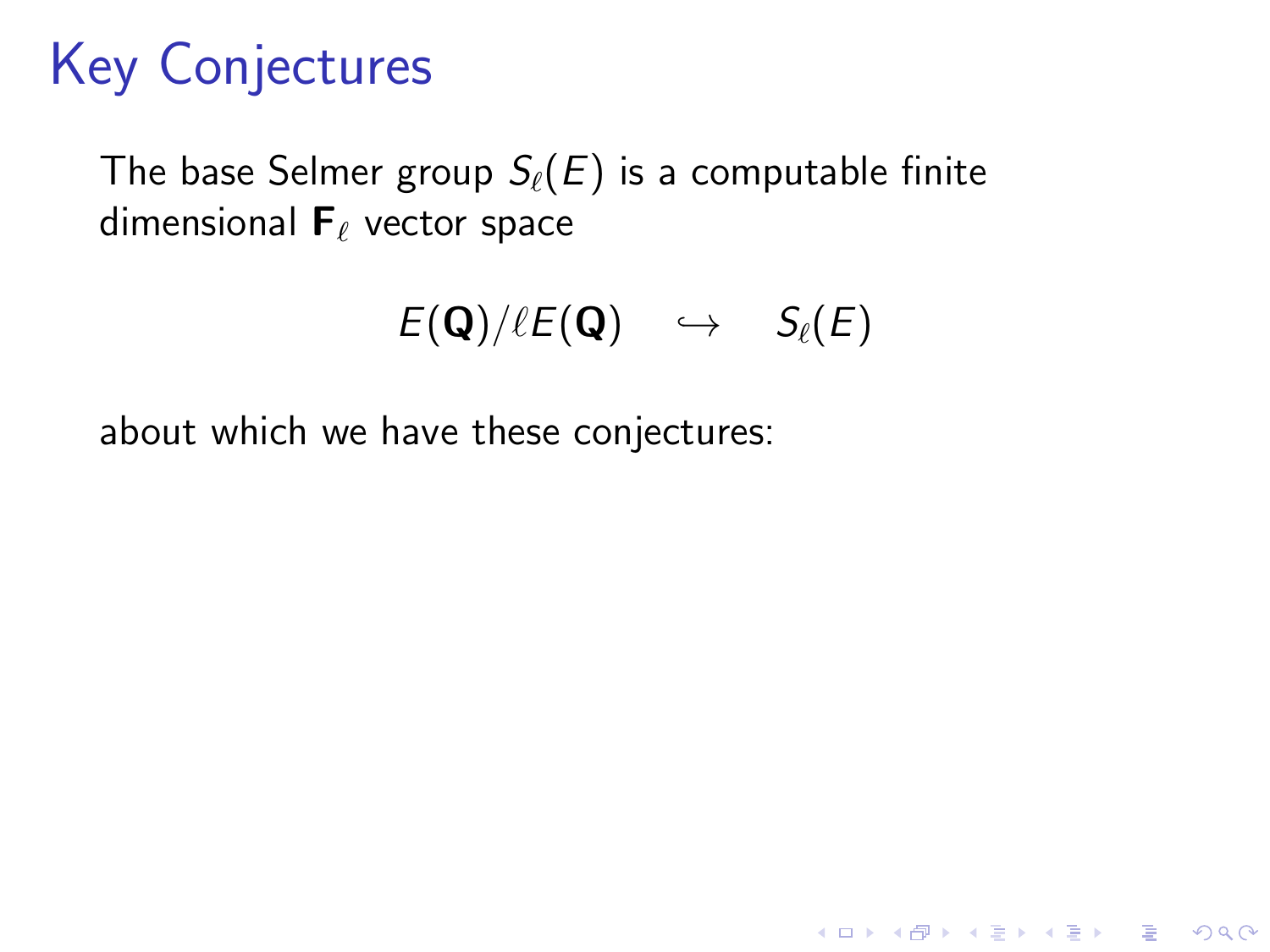# Key Conjectures

The base Selmer group  $S_{\ell}(E)$  is a computable finite dimensional  $\mathbf{F}_{\ell}$  vector space

$$
E(\mathbf{Q})/\ell E(\mathbf{Q}) \quad \hookrightarrow \quad S_{\ell}(E)
$$

about which we have these conjectures:

 $\triangleright$  Conjecture:  $\dim_{\mathbf{F}_{\ell}} E(\mathbf{Q})/\ell E(\mathbf{Q}) \equiv \dim_{\mathbf{F}_{\ell}} S_{\ell}(E) \mod 2.$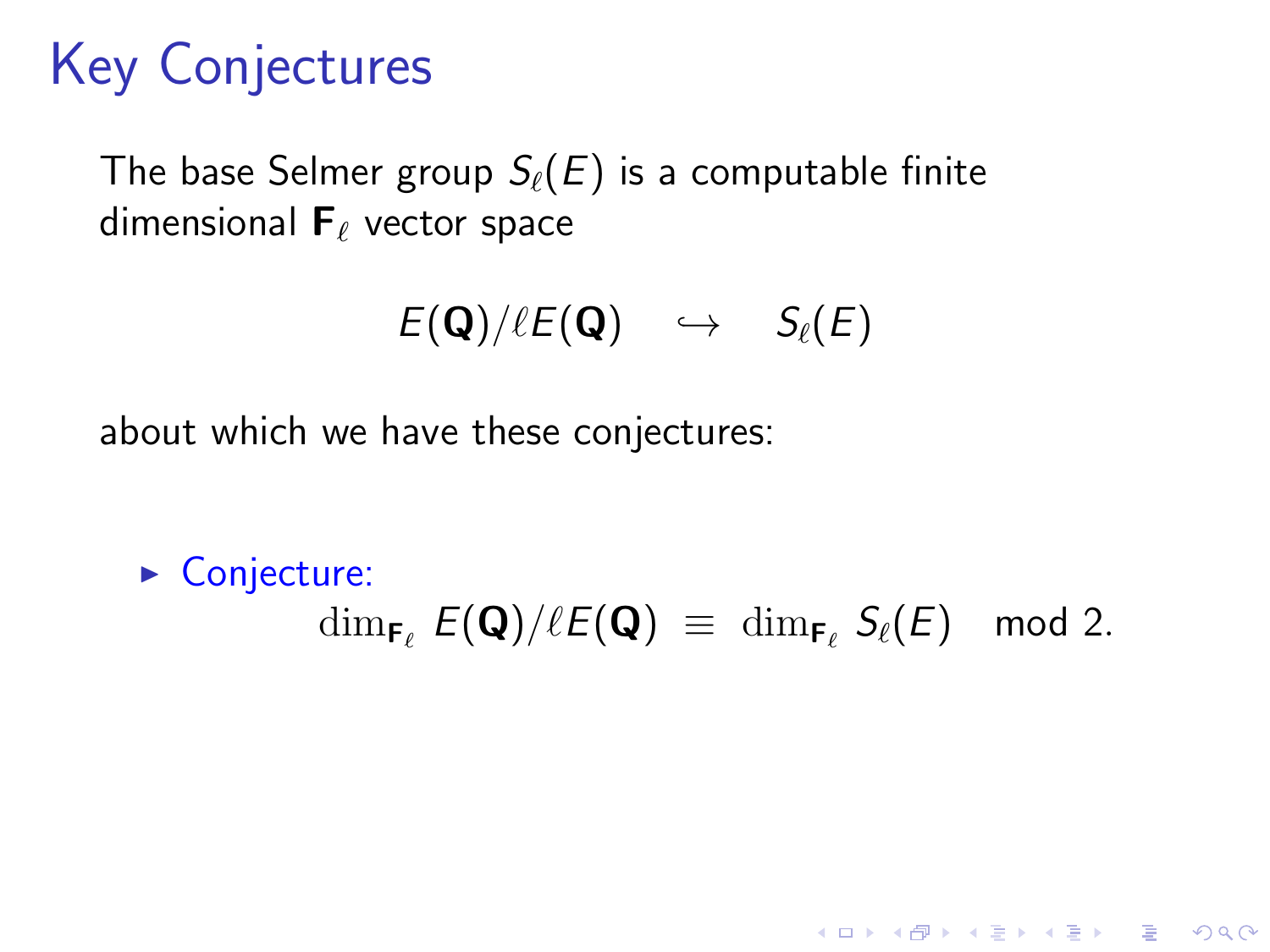## Key Conjectures

The base Selmer group  $S_{\ell}(E)$  is a computable finite dimensional  $\mathbf{F}_{\ell}$  vector space

$$
E(\mathbf{Q})/\ell E(\mathbf{Q}) \quad \hookrightarrow \quad S_{\ell}(E)
$$

about which we have these conjectures:

 $\triangleright$  Conjecture:  $\dim_{\mathbf{F}_{\ell}} E(\mathbf{Q})/\ell E(\mathbf{Q}) \equiv \dim_{\mathbf{F}_{\ell}} S_{\ell}(E) \mod 2.$ 

 $\triangleright$  Conjecture: If  $\ell \gg 0$  then:

$$
E(\mathbf{Q})/\ell E(\mathbf{Q})=S_{\ell}(E).
$$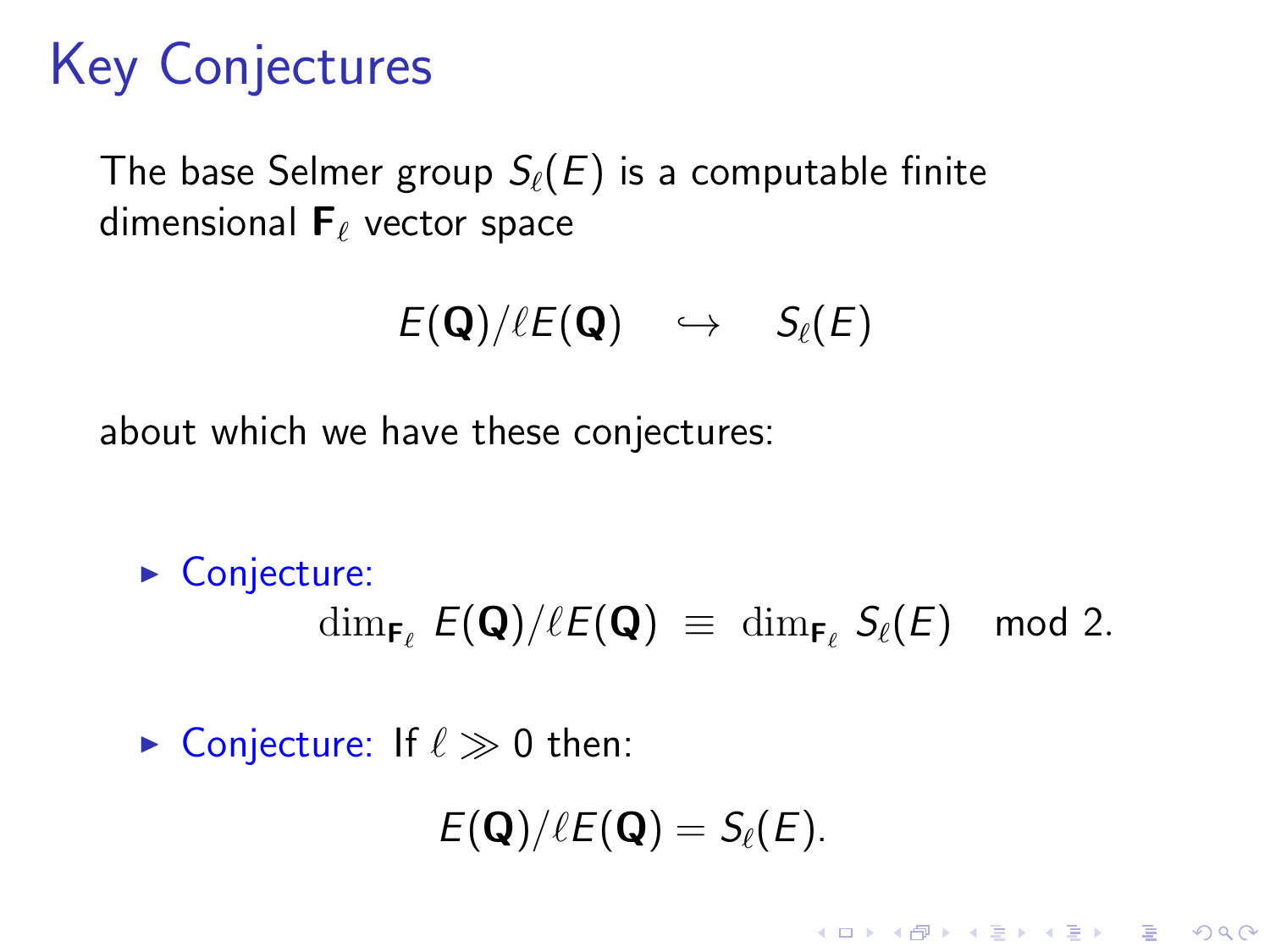Diophantine stability of Mordell-Weil groups of elliptic curves over cyclic extensions of prime degree  $\ell \gg 0$ 

Fix an elliptic curve  $E$  over  $Q$ . Then for any finite Galois extension  $L/K$  with Galois group G,  $E(L)$  (the Mordell-Weil group of E over L) has a natural G-action and

 $E(\mathbf{Q}) = \{x \in E(L) \mid gx = x \text{ for all } g \in G\} = E(L)^{G}.$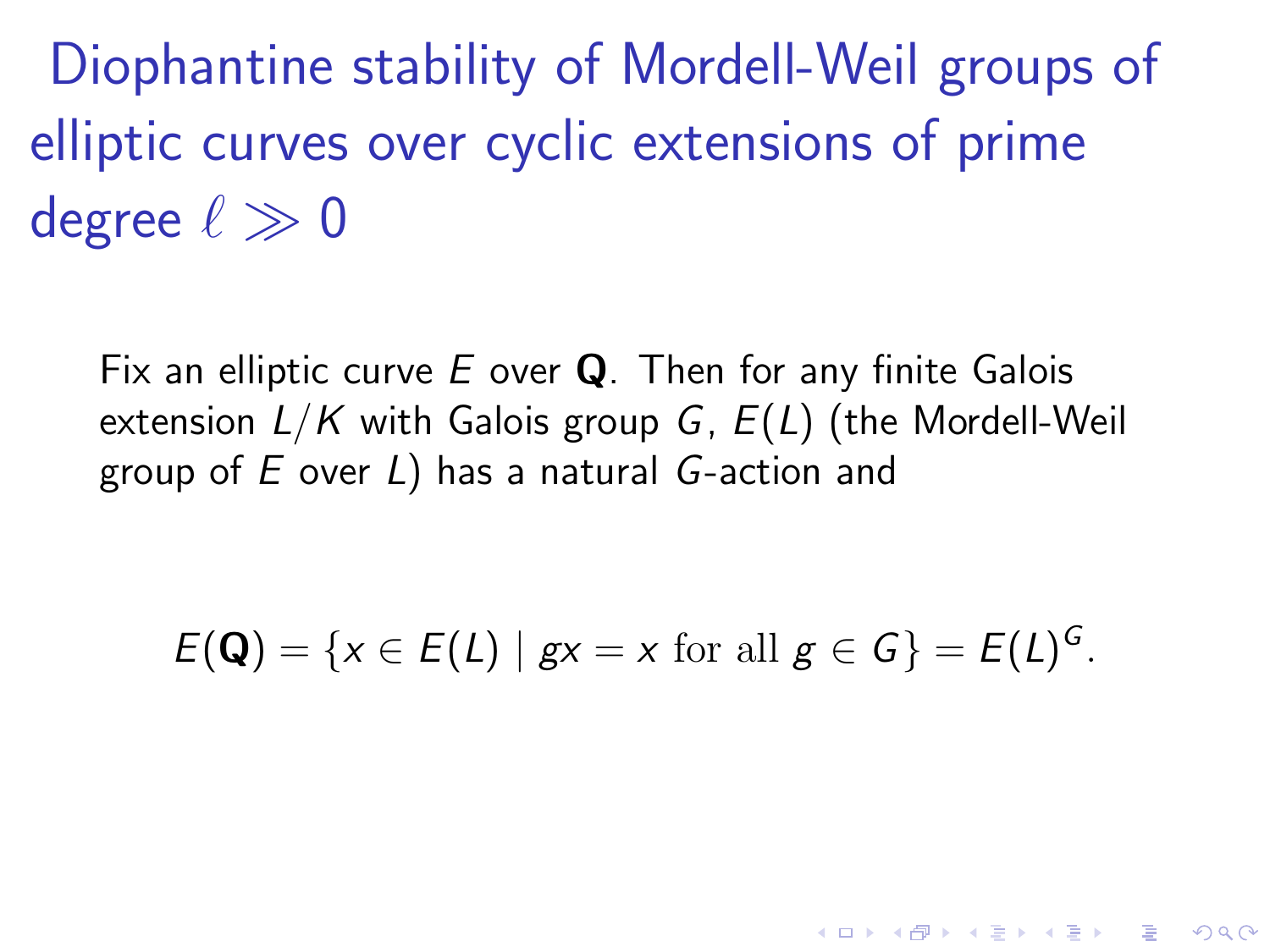Diophantine stability of Mordell-Weil groups of elliptic curves over cyclic extensions of prime degree  $\ell \gg 0$ 

Fix an elliptic curve  $E$  over  $Q$ . Then for any finite Galois extension  $L/K$  with Galois group G,  $E(L)$  (the Mordell-Weil group of E over L) has a natural G-action and

 $E(\mathbf{Q}) = \{x \in E(L) \mid gx = x \text{ for all } g \in G\} = E(L)^{G}.$ 

(1) To have Diophantine stability one needs that the action of G be trivial.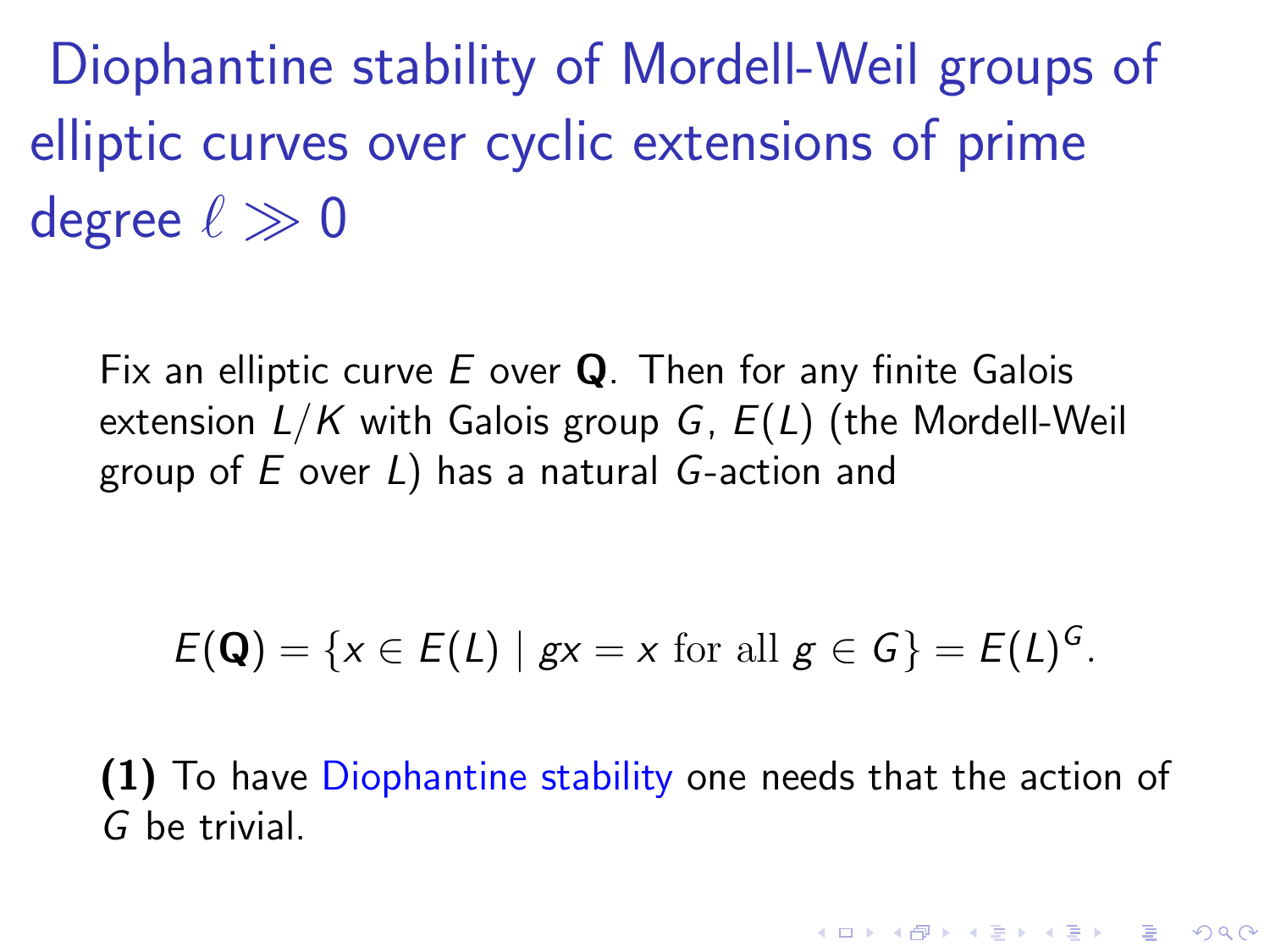Equality of ranks of Mordell-Weil groups of elliptic curves over cyclic extensions of prime degree  $\ell \gg 0$ 

(2) To have equality of MW-ranks,

$$
\operatorname{rank} \, E(L) \stackrel{?}{=} \operatorname{rank} \, E(\mathbf{Q}),
$$

one needs that  $gx - x$  be a torsion point of E (for all  $g \in G$ and  $x \in E(L)$ ).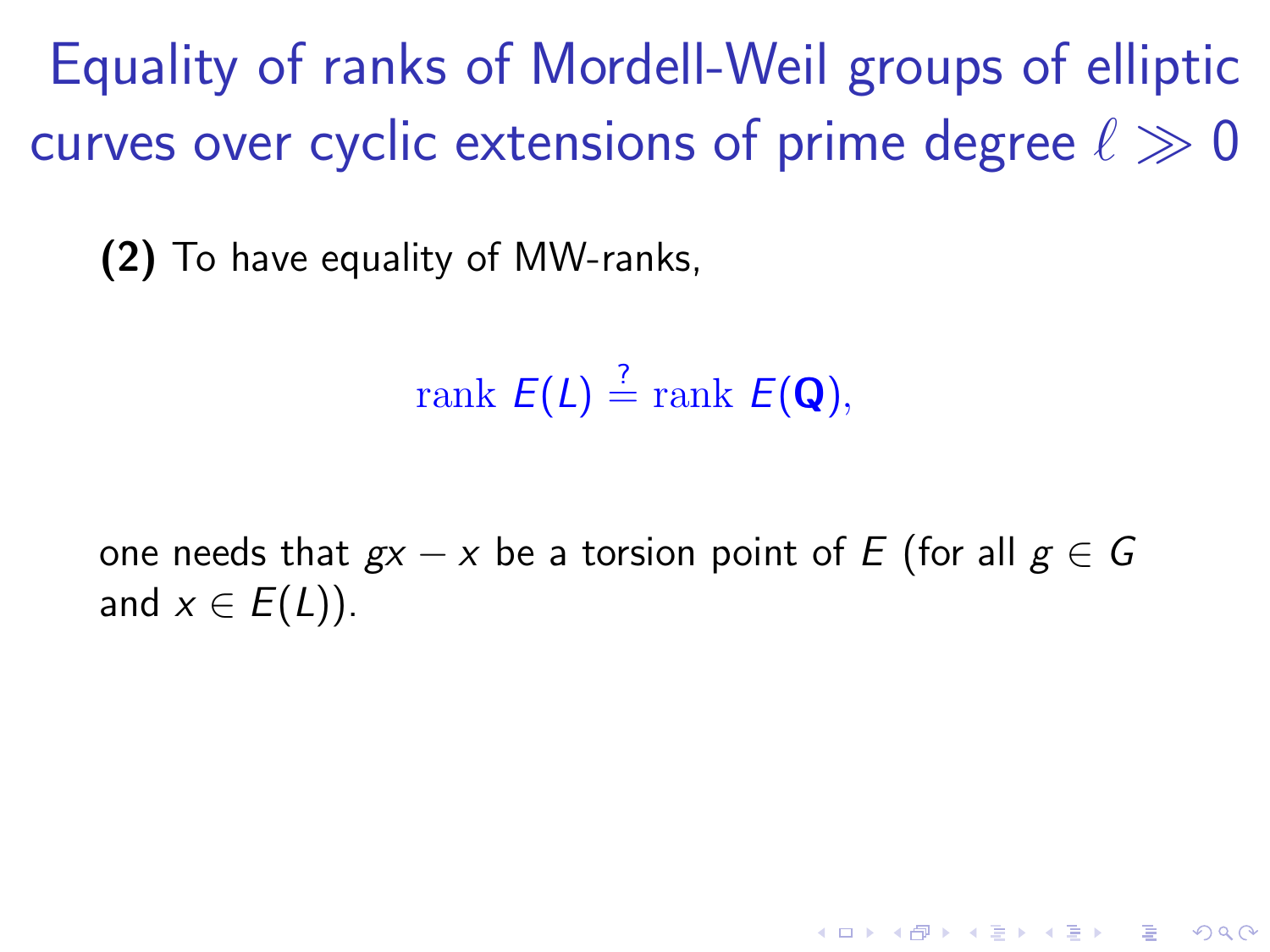Equality of ranks of Mordell-Weil groups of elliptic curves over cyclic extensions of prime degree  $\ell \gg 0$ 

(2) To have equality of MW-ranks,

$$
\operatorname{rank} \, E(L) \stackrel{?}{=} \operatorname{rank} \, E(\mathbf{Q}),
$$

one needs that  $gx - x$  be a torsion point of E (for all  $g \in G$ and  $x \in E(L)$ ).

**Observation:** If G is a cyclic group of prime order  $\ell >> 0$ ,

$$
(1) \iff (2).
$$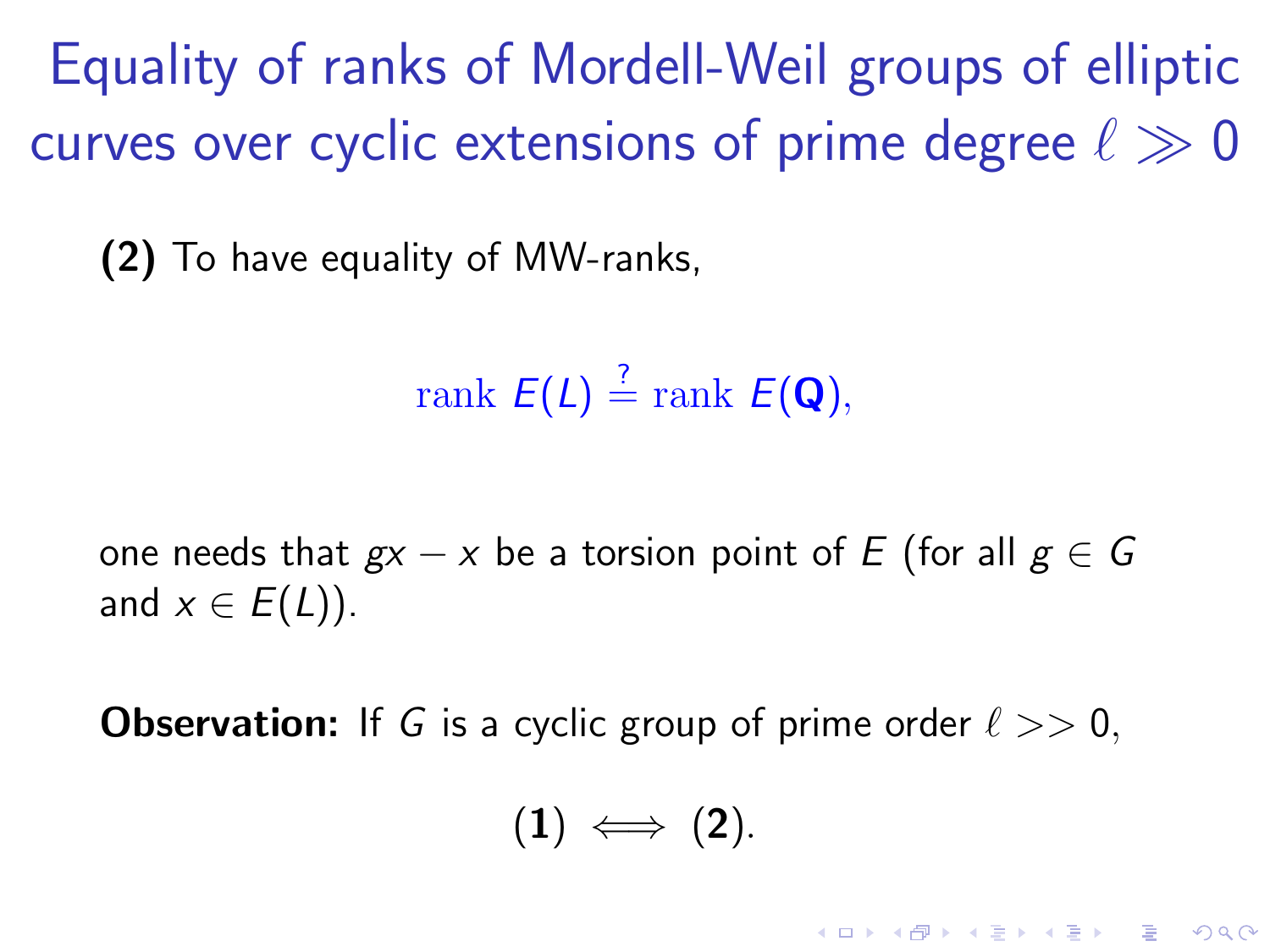So, for  $\ell \gg 0$ .

#### $E(L) = E(Q) \iff E(L) \otimes Q = E(Q) \otimes Q.$

In particular the  $\chi$ -component of the representation  $E(L) \otimes \mathbb{C}$ must vanish for every nontrivial irreducible character  $\chi$  of G.

But if the  $\chi$ -component vanishes for one nontrivial  $\chi$  it vanishes for all nontrivial characters of G (since the representation is defined over Q and all nontrivial characters are Galois conjugate over Q).

**KORKAR KERKER EL VOLO**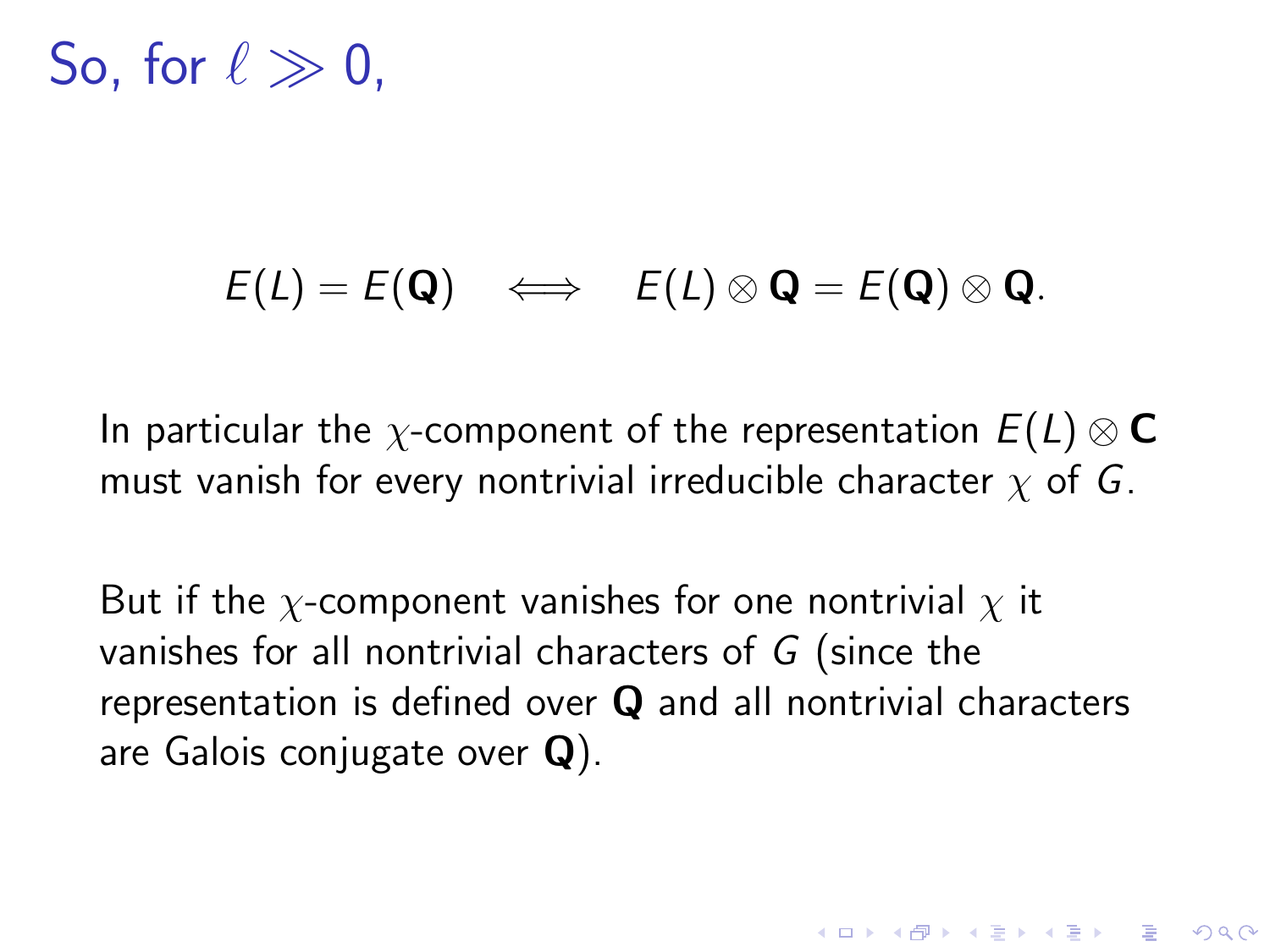### $\chi$ -twisting the  $\ell$ -Selmer group

Exactly as the vanishing of the  $\ell$ -Selmer group of E over Q guarantees that the MW-rank of  $E$  over  $Q$  is trivial,

there is a procedure starting with a nontrivial character,

 $\chi : \text{Gal}(L/K) \to \mathbf{F}_{\ell}^*$  $\ell$ 

—using the local characters  $\chi_p$  attached to  $\chi$ —

for "changing (a finite number of) the base local conditions" that produced  $S_{\ell}(E)$  so as to produce a subgroup...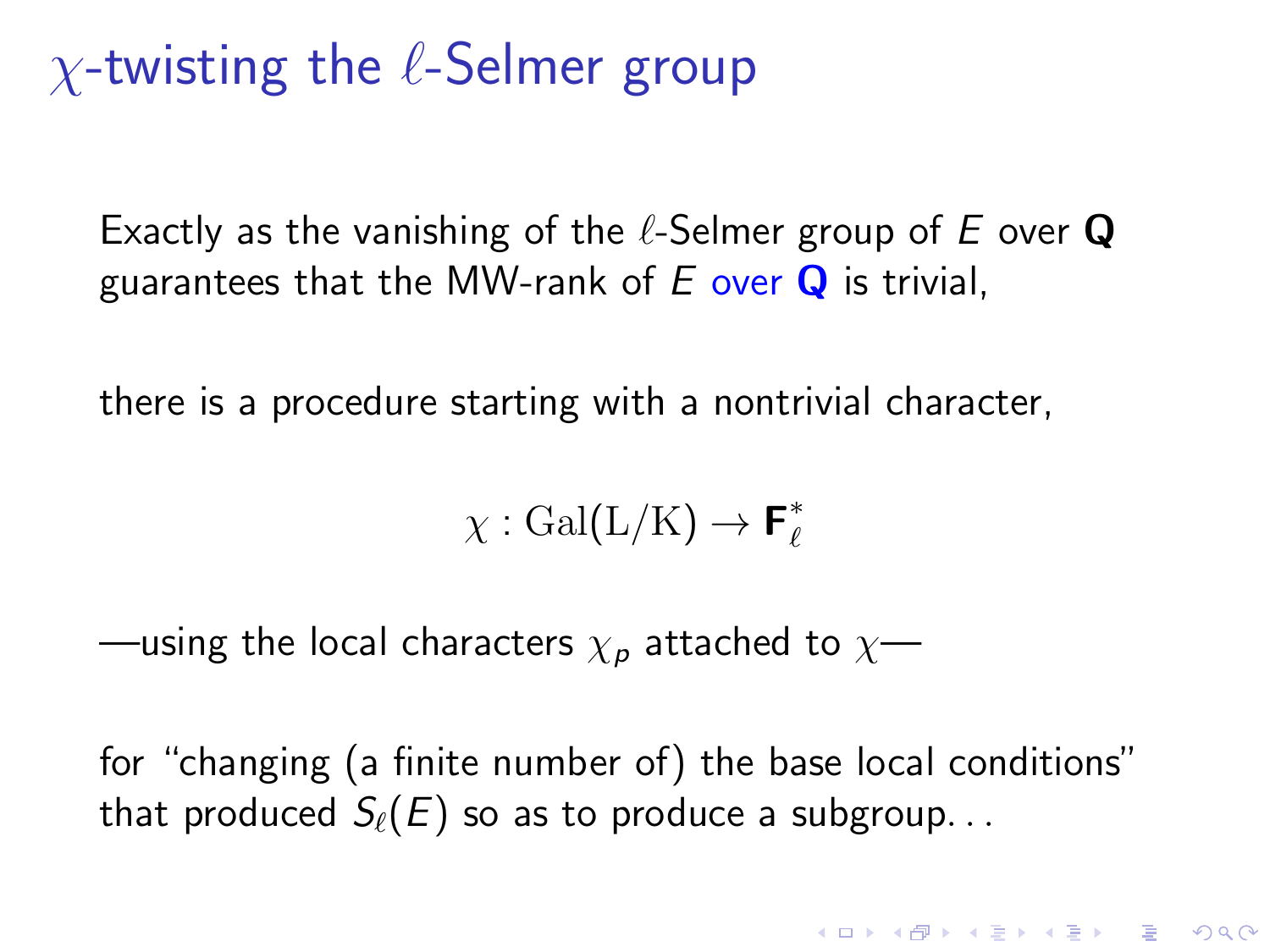$\ldots$  so as to produce a subgroup of the same  $H^1(\text{Gal}(\bar{\textbf{Q}}/\textbf{Q}), E[\ell])$ 

that we denote:

$$
S_{\ell}(E,\chi) \ \hookrightarrow \ H^1(\textup{Gal}(\bar{\textbf{Q}}/\textbf{Q}),E[\ell])
$$

with the key property:

 $S_{\ell}(E, \chi) = 0 \Longrightarrow$  rank  $E(L) = \text{rank } E(\mathbf{Q}).$ 

**KORK ERKER ADE YOUR** 

Comment on "the same  $H^1(\text{Gal}(\bar{\mathbf{Q}}/\mathbf{Q}), E[\ell])$ ."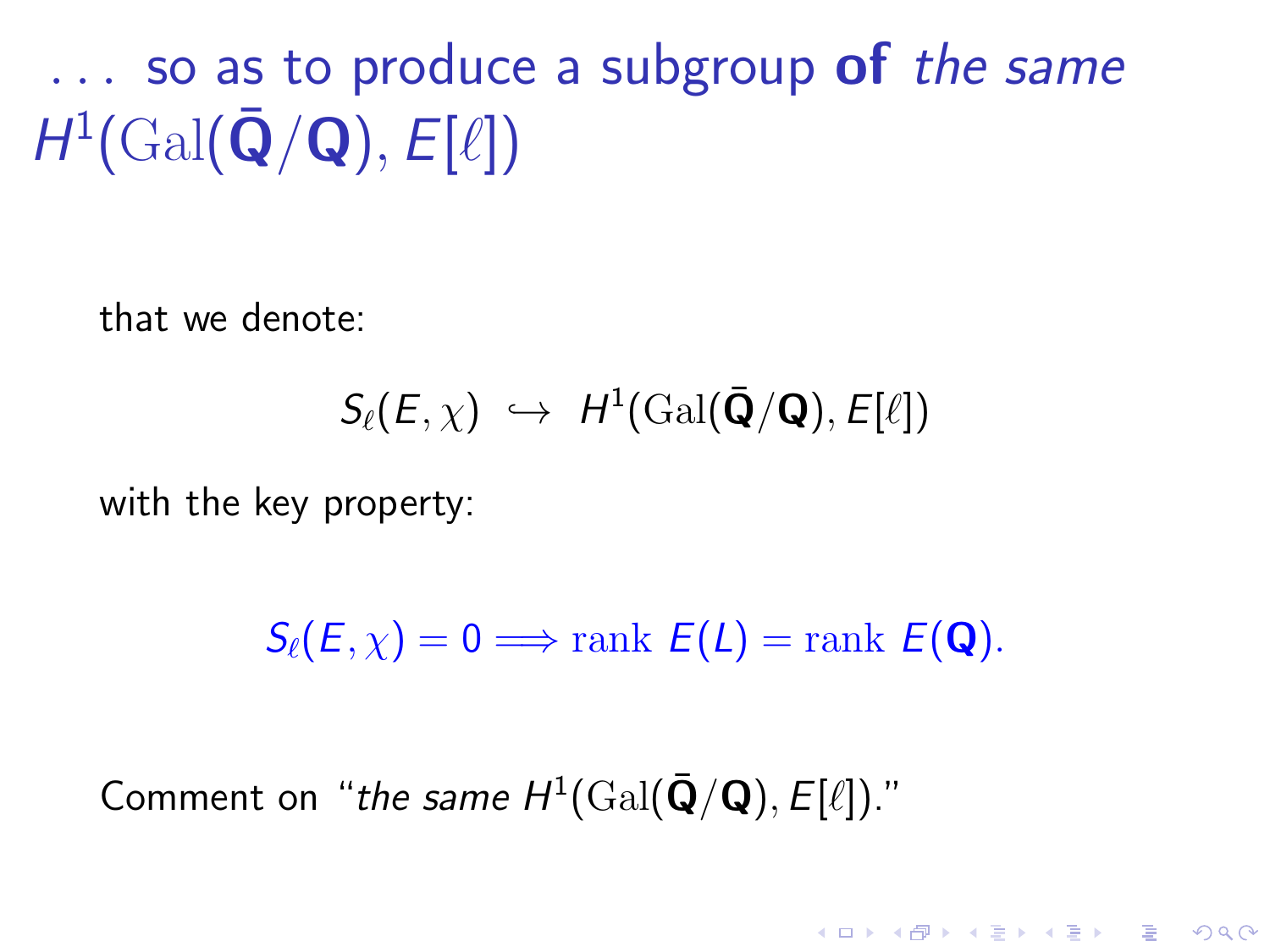### The twisting method

**Recall our objective:** Given  $E$  over  $Q$  to find a cyclic Galois  $L/Q$  of degree  $\ell \gg 0$  with no change in MW-rank.

Start:

by taking absolutely any cyclic  $L^0/{\bf Q}$  of degree  $\ell$  and let  $\chi^0$  be any character that cuts it out.

**KORKAR KERKER EL VOLO** 

You may be done:

If  $S_{\ell}(E, \chi^0) = 0$ , then  $\text{rank } E(L^0) = \text{rank } E(\mathbf{Q})$ .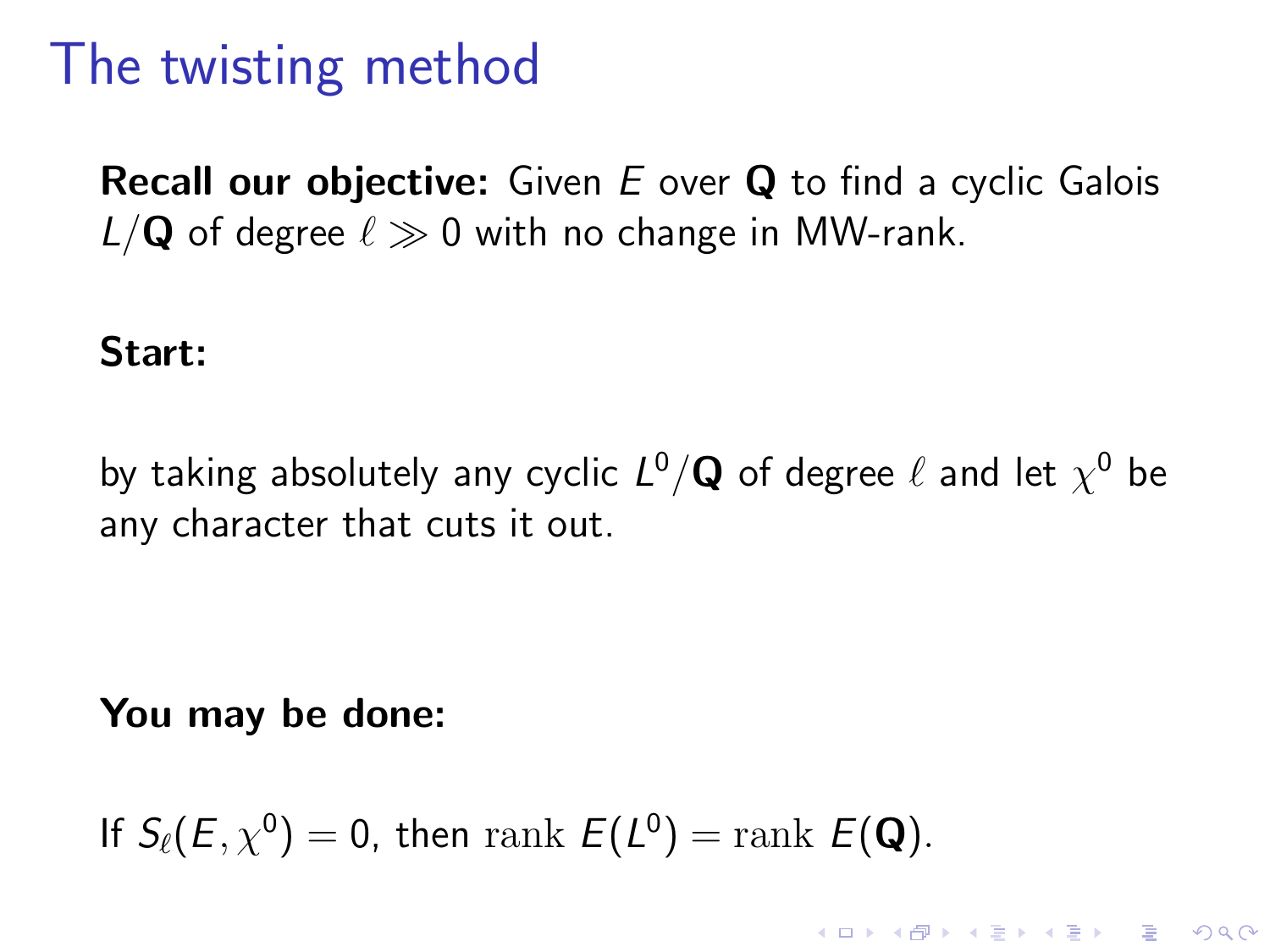### The twisting method

If  $\mathcal{S}_{\ell}(E,\chi^0)>0$  find an appropriate prime  $p$  (we'll call it a critical prime) which allows you to redefine the local condition at p by twisting by some local character  $\epsilon_p$  at p so that the correspondingly modified Selmer group with local conditions given by the local characters

$$
S_{\{\text{new}\}}: \{ \ldots \chi^0_{p_i}, \ldots \epsilon_p, \ldots \chi^0_{p_j}, \ldots \}
$$

**KORKAR KERKER EL VOLO** 

has lower dimension.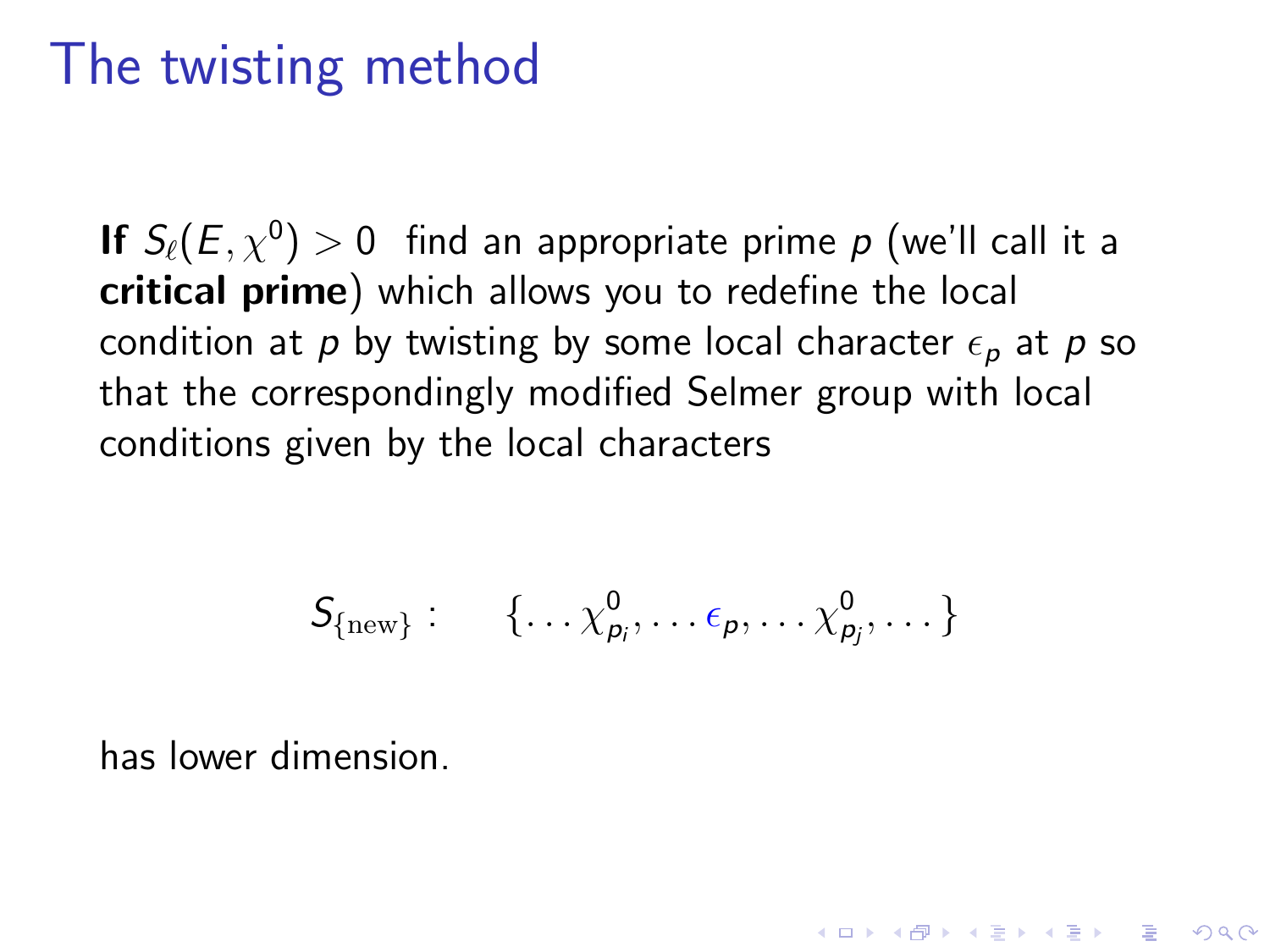The game here is to jockey between Selmer groups defined by these local conditions:

 $\mathcal{S}_{\{\text{relaxed at }p\}}: \quad \{\ldots \chi^0_{p_i}, \ldots \text{no local condition at } p, \ldots \chi^0_{p_j}, \ldots \}$ 

$$
S_{\{\text{old}\}}: \qquad \{ \ldots \chi^0_{p_i}, \ldots \chi^0_{p_j}, \ldots \} \atop S_{\{\text{new}\}}: \qquad \{ \ldots \chi^0_{p_i}, \ldots \epsilon_{p}, \ldots \chi^0_{p_j}, \ldots \}
$$

 $\mathcal{S}_{\{\text{strict}\}}: \{\ldots \chi^0_{p_i}, \ldots \text{the strict local condition at } p, \ldots \chi^0_{p_j}, \ldots \}.$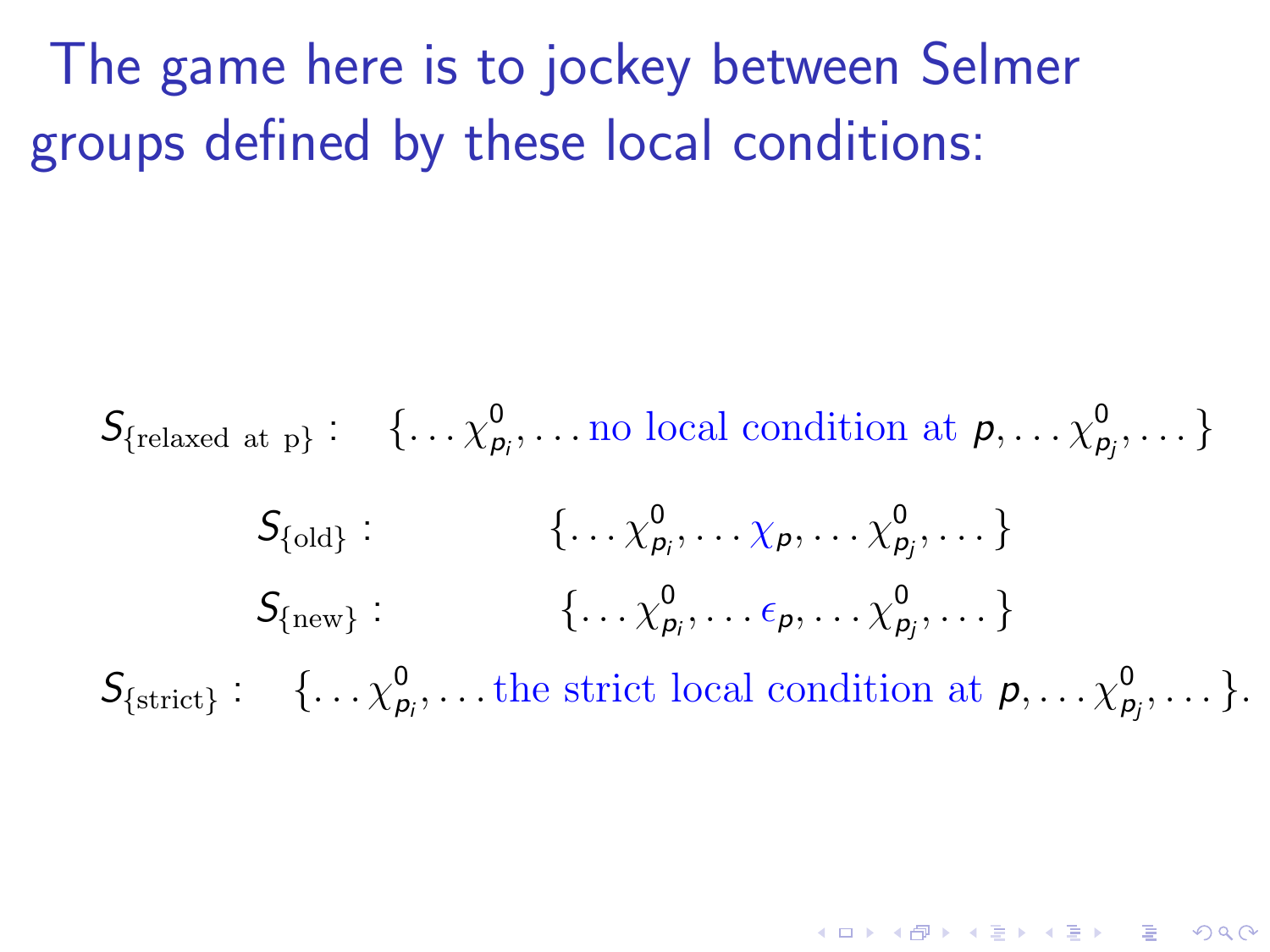### Lowering dimension

$$
\ldots to get \dim S_{\text{new}} = S_{\text{odd}} - 1.
$$

Keep going: until you get a vanishing modified twisted Selmer group.

K ロ ▶ K @ ▶ K 할 > K 할 > 1 할 > 1 이익어

Two obstacles stand in the way of this plan!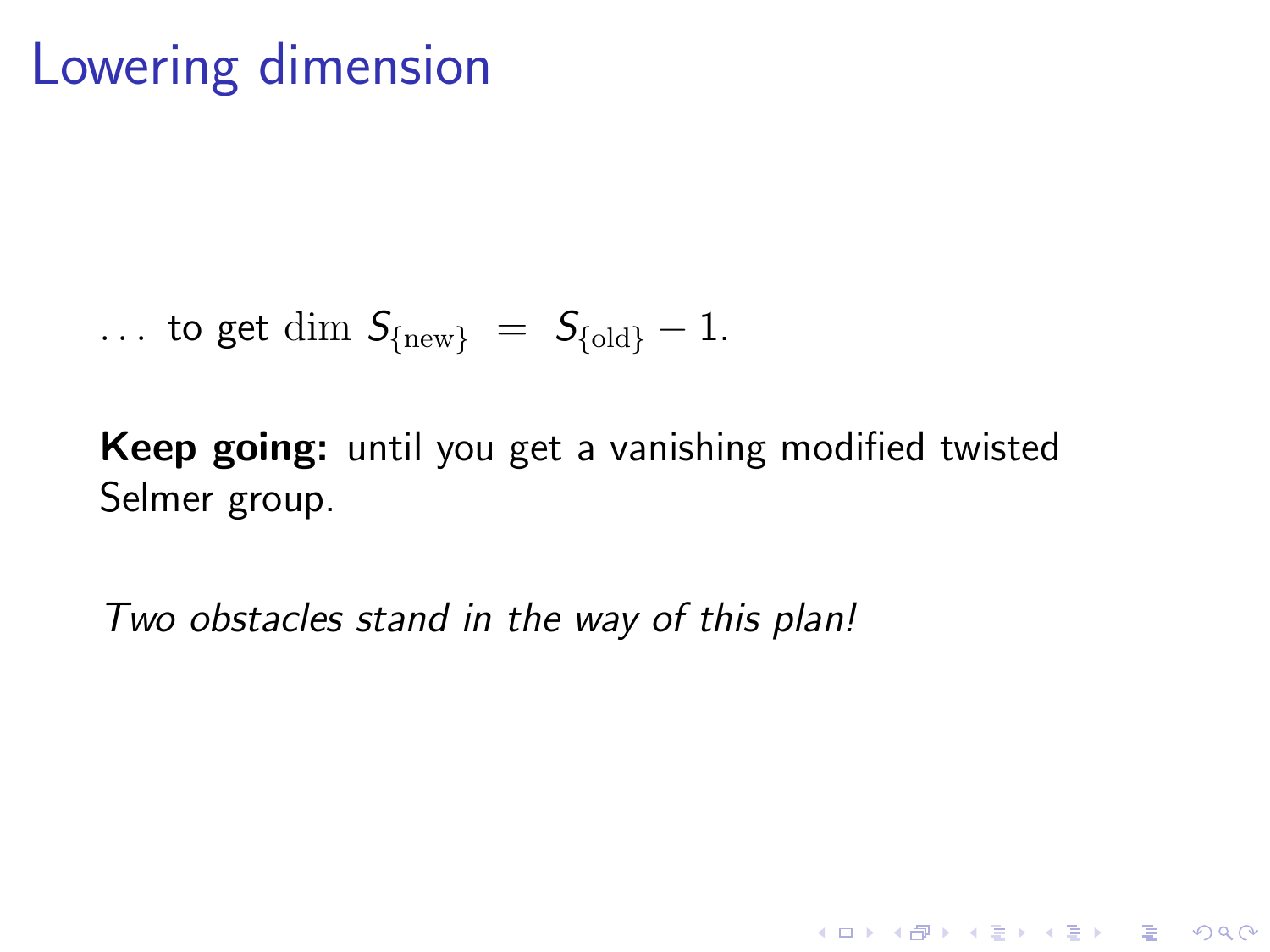# $(1)$  Enough \*critical\* primes p?

Requirements:

- 1. that p is of good reduction for E and  $\ell$  divides  $p 1$  (so far, no problem finding primes of this sort) and that
- 2. the action of  $\phi_p$ , the Frobenius element at p on the  $\mathsf{F}_{\ell}$ -vector space  $E[\ell]$  have a one-dimensional subspace of fixed vectors; colloquially a 'unique' fixed eigenvector.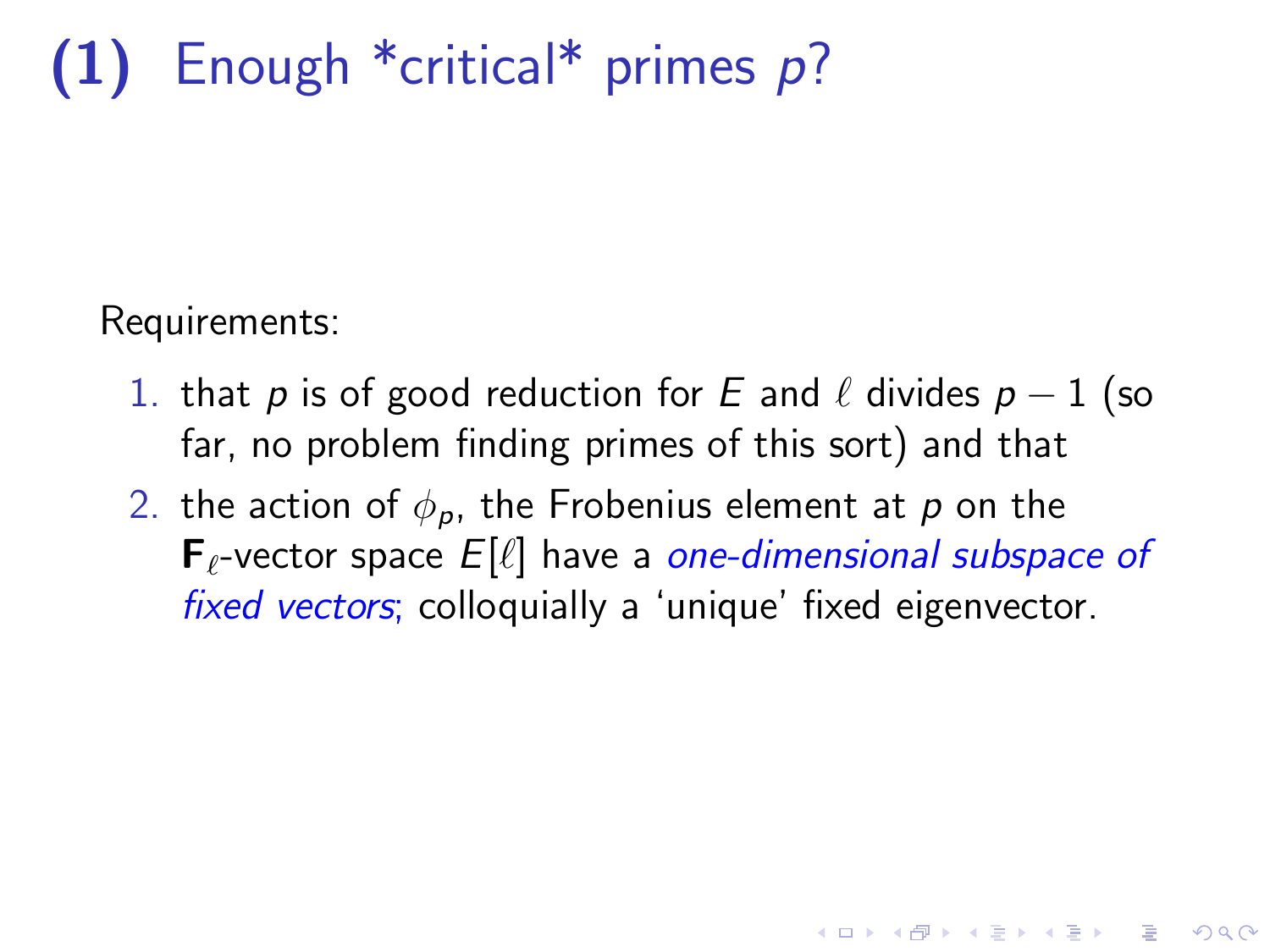### Why are such primes p critical?

Here—given some other hypotheses that will obtain when  $\ell \gg 0$ —we make use of Global Duality to guarantee that between the strictest local condition at  $p$  and the most relaxed local condition at  $p$ , the corresponding Selmer groups differ in size by one dimension.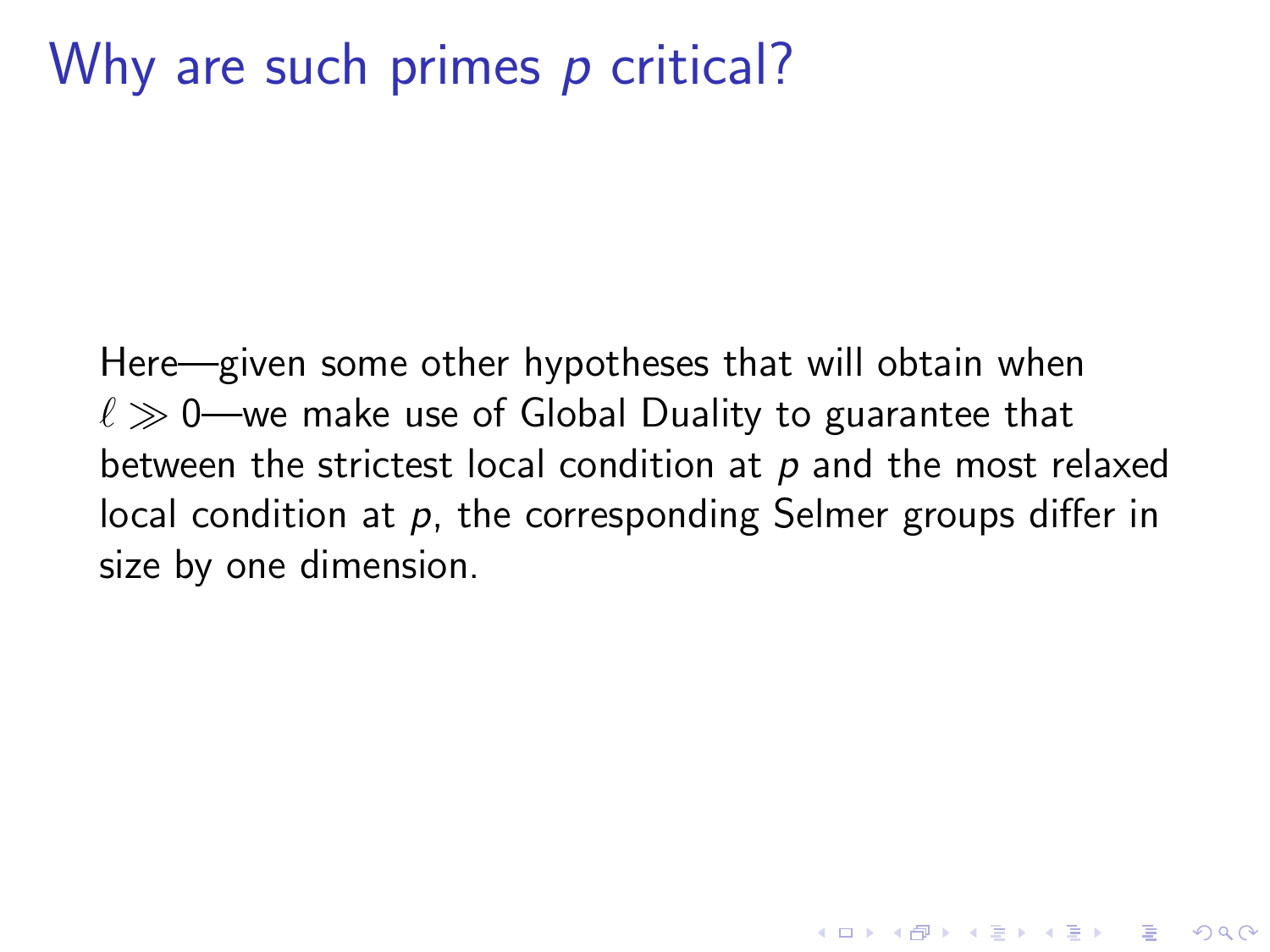Moreover, we engineered our choice of prime  $p$  so that 1.

$$
\mathcal{S}_{\ell}(E,\chi)=\mathcal{S}_{\ell}(E,\chi_{\rm away\ from\ \textit{p};\ \rm relaxed\ at\ \textit{p}})
$$

K ロ ▶ K @ ▶ K 할 > K 할 > 1 할 > 1 이익어

and

2. these global cohomology groups map onto the one-dimensional Selmer local condition at p.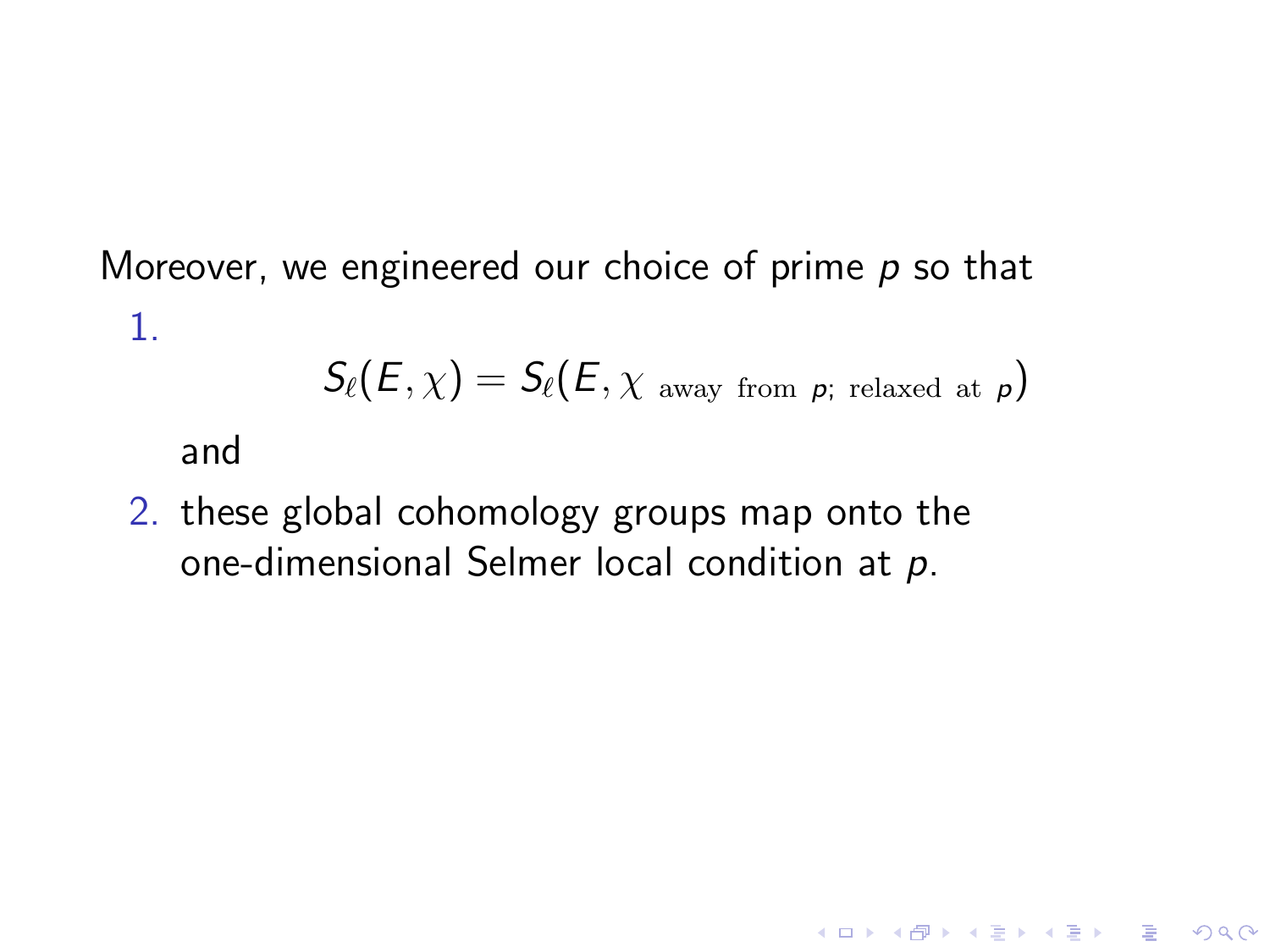In this set-up, any change of local condition subgroup at  $p$  will

impose a stronger condition on the global classes at p

and therefore changing only the local condition at such a prime  $p$ , but keeping to the old local conditions at all the other primes gives a "tweaked global Selmer group" of dimension one less than dim  $S_\ell(E, \chi)$ .

4 D > 4 P + 4 B + 4 B + B + 9 Q O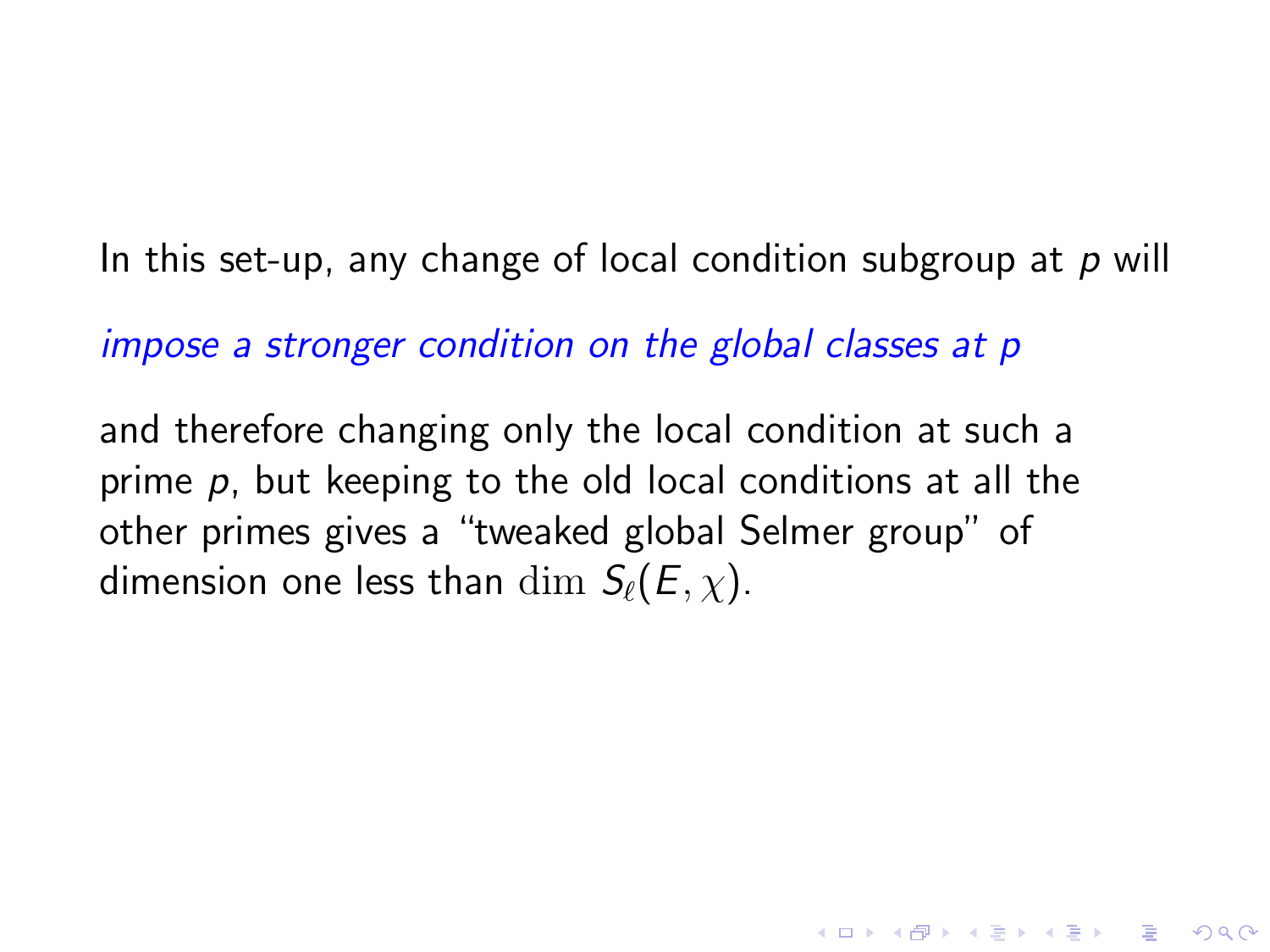In the account we gave, we modified local conditions for the construction of our Selmer group, a single place at a time, to keep lowering dimension. Why, at the end of our process, is there a **global** Dirichlet character whose corresponding local characters give us the local Selmer conditions we end up with? The answer is: there needn't be such: we'll call such non-globalizable systems of local characters "semi-local."

4 D > 4 P + 4 B + 4 B + B + 9 Q O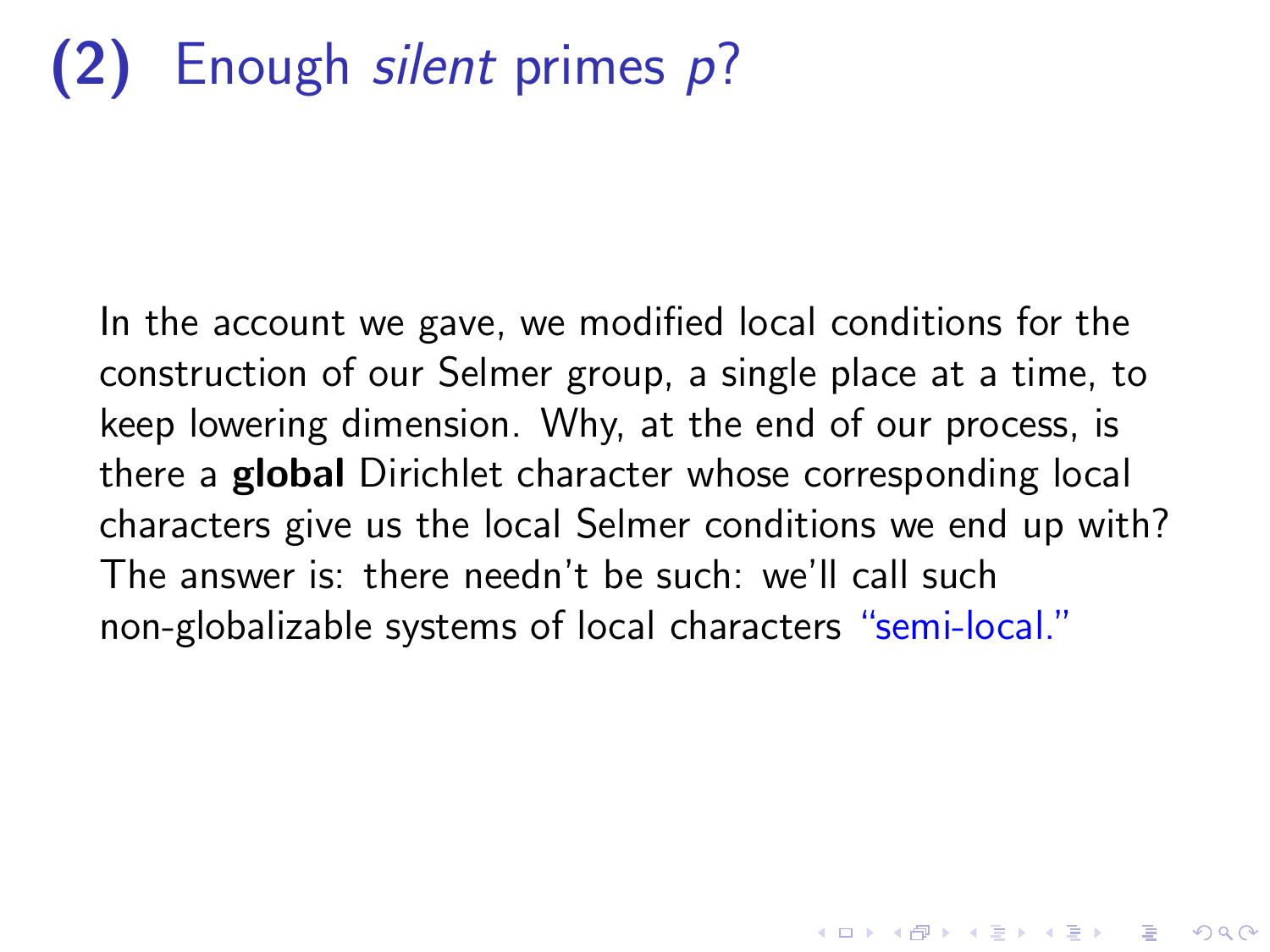### Here is where "silent primes" enter

For  $\ell \gg 0$ , there are primes  $p \equiv 1 \mod \ell$  ( $p \neq 2$  and of good reduction for E) such that  $\phi_p$  has no nonzero fixed vectors in its action on  $E[\ell]$ .

For these primes, the local cohomology group vanishes. We'll call them silent primes, for the twisting the local condition at such primes  $p$  by any local character at  $p$  doesn't change the local condition p at all, and hence doesn't change the Selmer group.

But judicious twisting by silent primes will turn semi-local characters to global ones.

**KORKAR KERKER EL VOLO**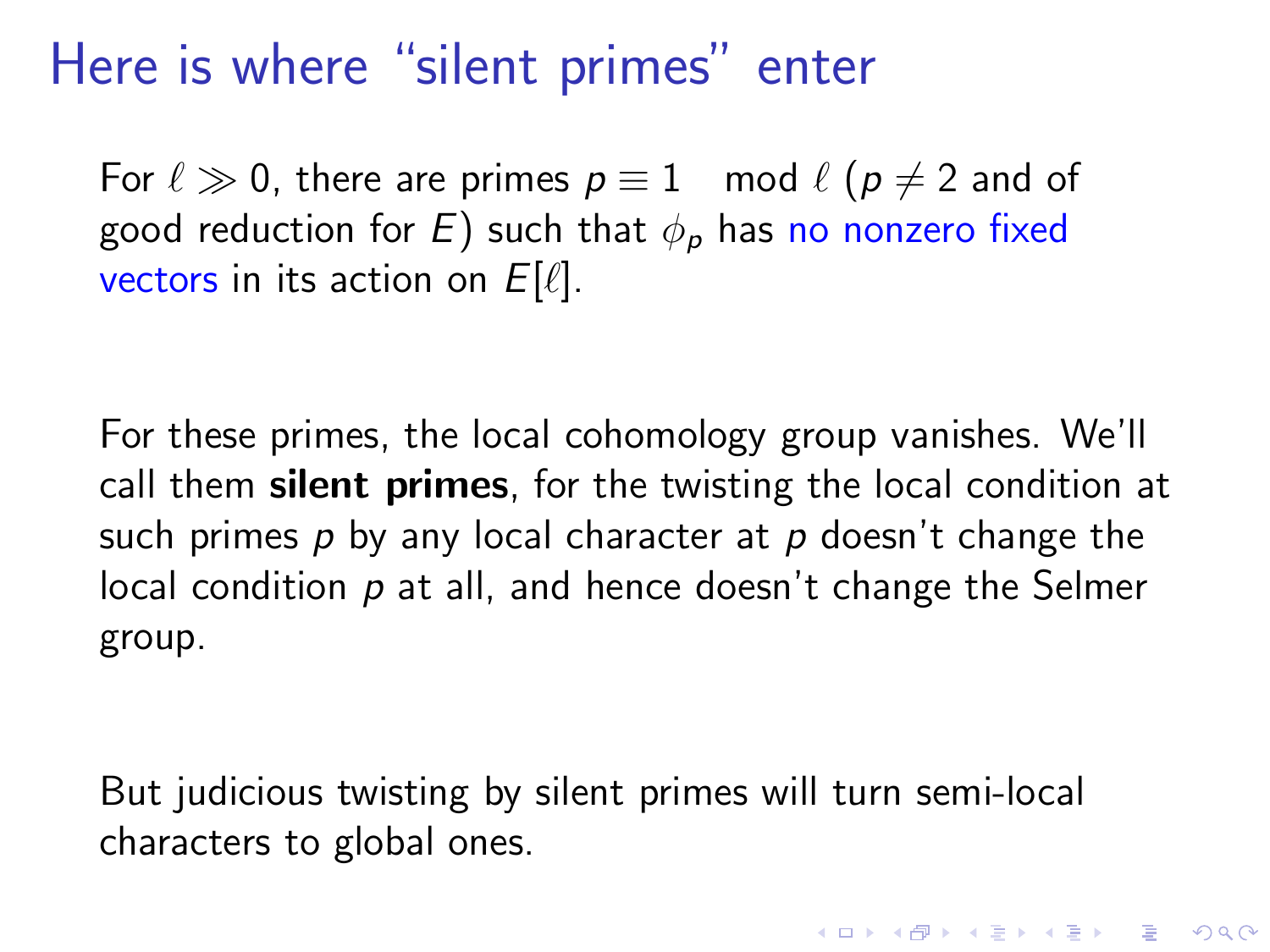### Conclusion for elliptic curves

#### Theorem

Let E be an elliptic curve with no CM over a number field K. Then for any positive integer n,

1. there are infinitely many primes  $\ell$  where, for each of them,

**KORK STRAIN A BAR SHOP** 

2. there are infinitely many cyclic extension fields  $L/K$  of degree  $\ell^n$  such that  $E(K) = E(L)$ .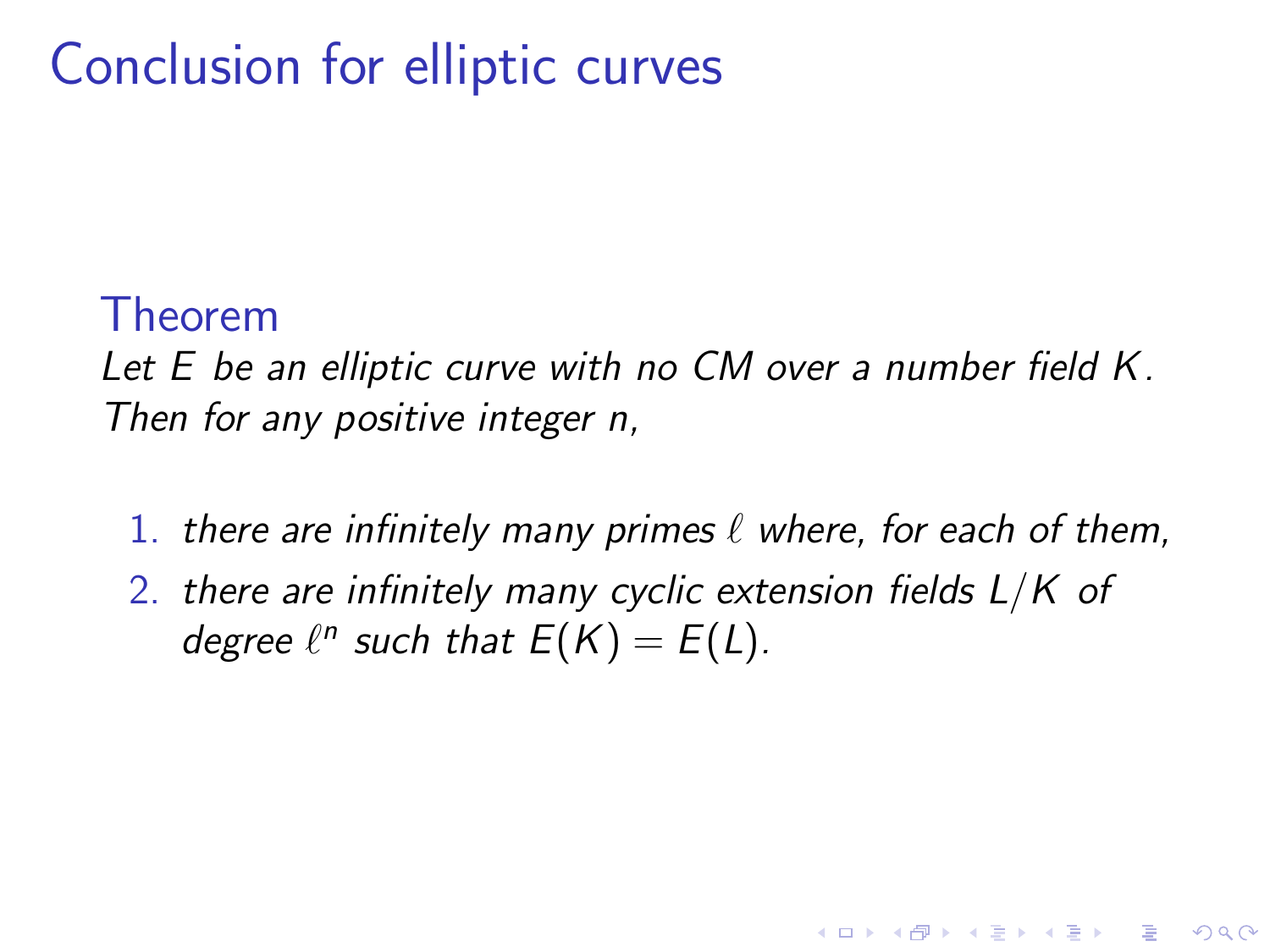Now onto absolutely irreducible abelian varieties A over a number field K

The issue of **critical primes** and **silent primes** becomes more delicate in the context of abelian varieties, and we thank Michael Larsen for writing an appendix to our paper that provides what is needed. To make things simple, we'll discuss this in the case when  $End(A) = \mathbb{Z}$ .

**K ロ ▶ K @ ▶ K 할 X X 할 X → 할 X → 9 Q Q ^**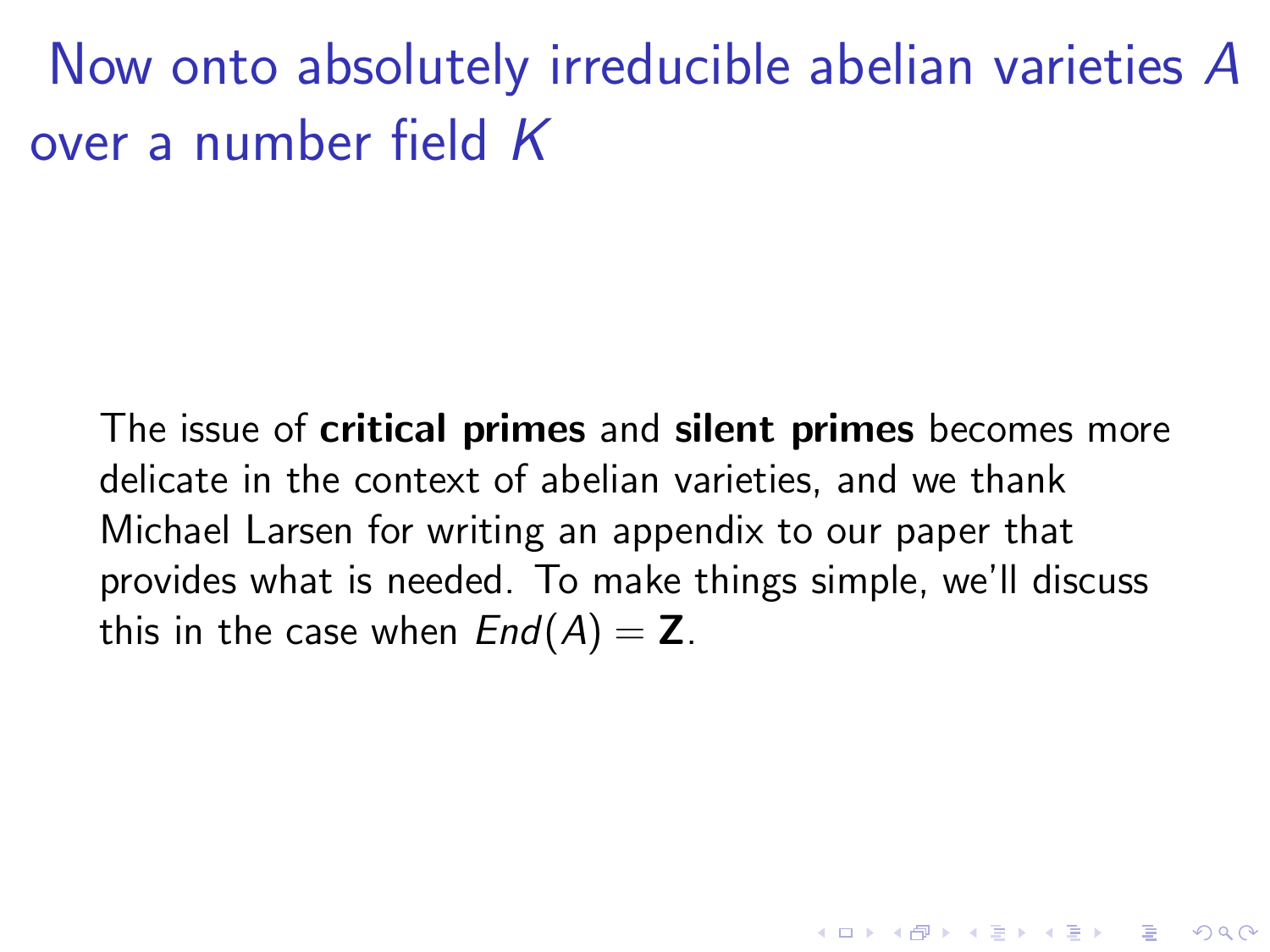### Critical and Silent elements of the Galois group

**Theorem:** (M. Larsen) If A is an abelian variety over a number field K with  $\text{End}_{\vec{k}}A = \mathbf{Z}$ , then: there exists a positive density set of primes  $\ell$  for which:

- 1. "Silent elements" there exist elements  $\rm g_0\in\rm{Gal}(\bar{K}/K^{\rm{ab}})$  possessing no nontrivial fixed vectors in their action on A[ $\ell$ ]; i.e. such that the action of  $g_0$  on  $A[\ell]$  has no nontrivial fixed vectors, and
- 2. "Critical elements" there exist elements  $\displaystyle g_1 \in \operatorname{Gal}(\bar K/K^{\rm ab})$  such that the action of  $g_1$  on  $A[\ell]$  has a one-dimensional space of fixed vectors.

**KORKAR KERKER EL VOLO** 

.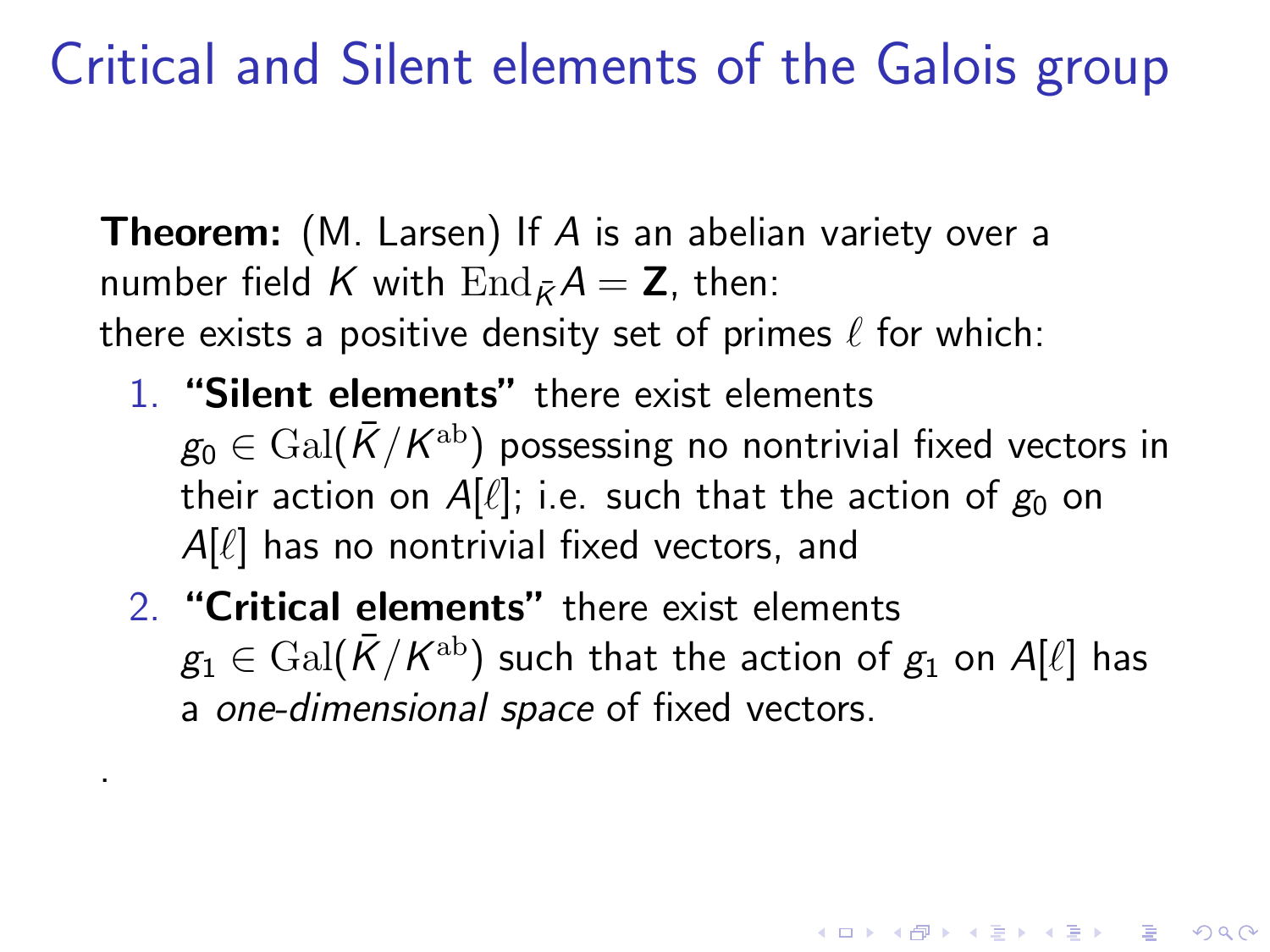We apply this theorem, using the Cebotarev density theorem, to find our silent primes and critical primes; i.e., primes such that their corresponding Frobenius elements are silent, or critical elements.

K ロ ▶ K @ ▶ K 할 > K 할 > 1 할 > 1 이익어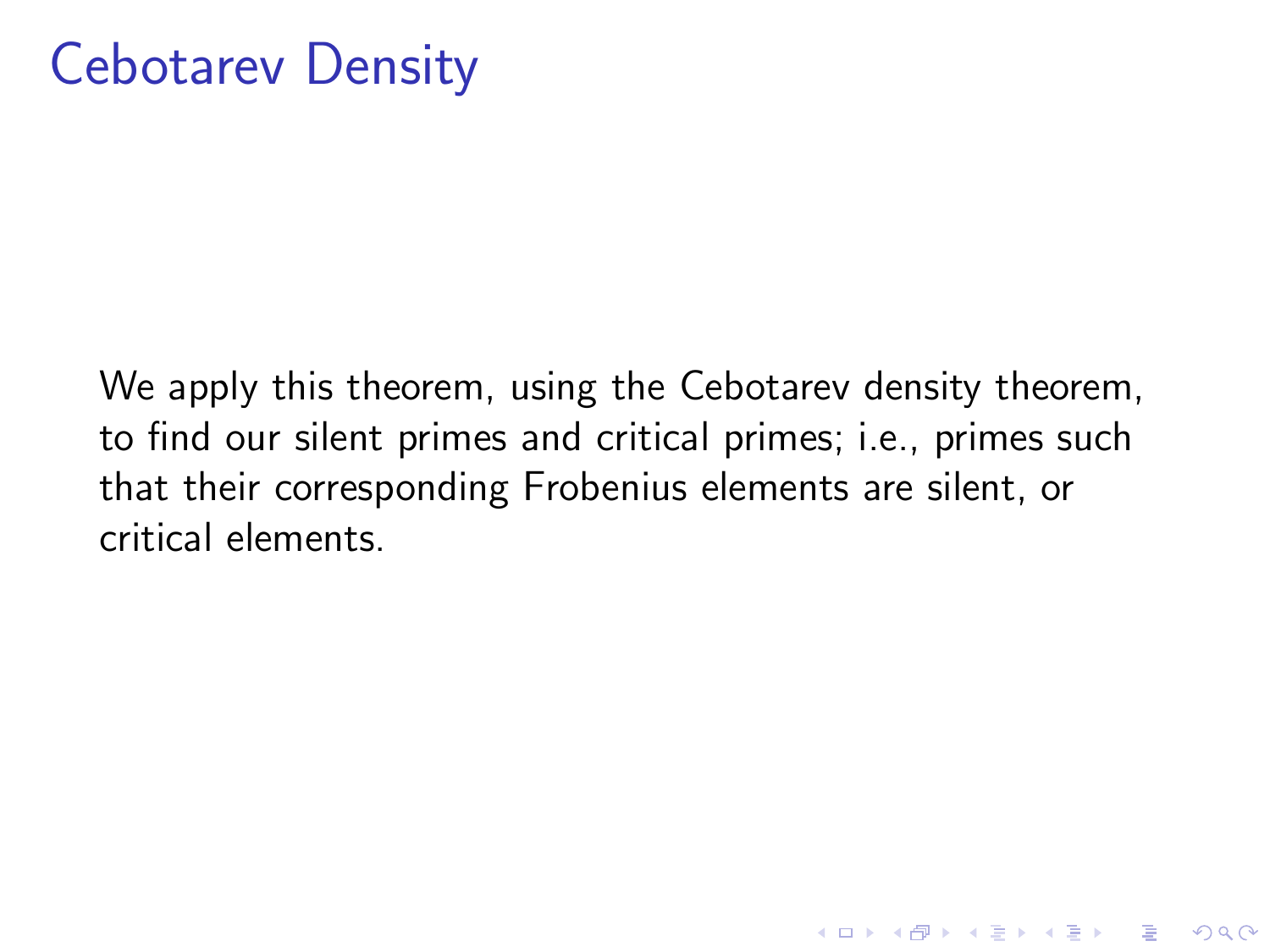### Comments on the proof

#### Mention Faltings' Theorem. The proof is slightly more involved if  $\text{End}_{\bar{K}}A$  is larger than Z, but in the case of  $\text{End}_{\bar{K}}A = \mathbf{Z} \dots$

**KORKA SERKER ORA**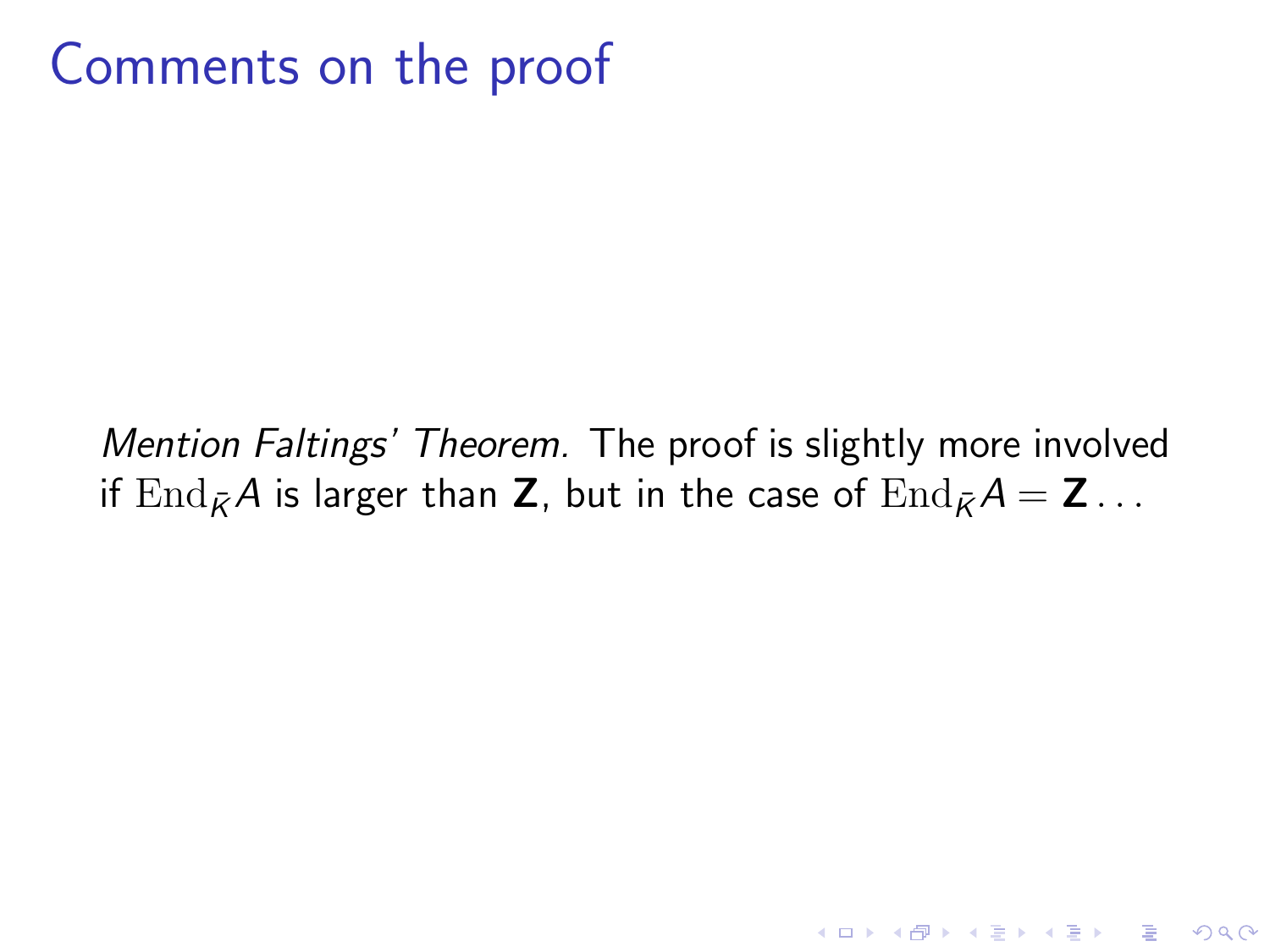### There are two major steps in the proof:

- 1. A general proposition (due to M. Larsen) about irreducible representations of simply connected, split semisimple algebraic groups over  $\mathbf{F}_{\ell}$  (for a set of primes  $\ell$ of positive density) establishing the existence of critical elements, given the existence of silent elements.
- 2. Results (due to R. Pink, M. Larsen) on the action of Galois on  $\ell$ -torsion in abelian varieties (for  $\ell \gg 0$ ) and a computation using tables of R. Pink that classify representations of weak Mumford-Tate type that provide the existence of silent elements in the action of Galois on  $\ell$ -torsion in abelian varieties, for infinitely many primes  $\ell$ .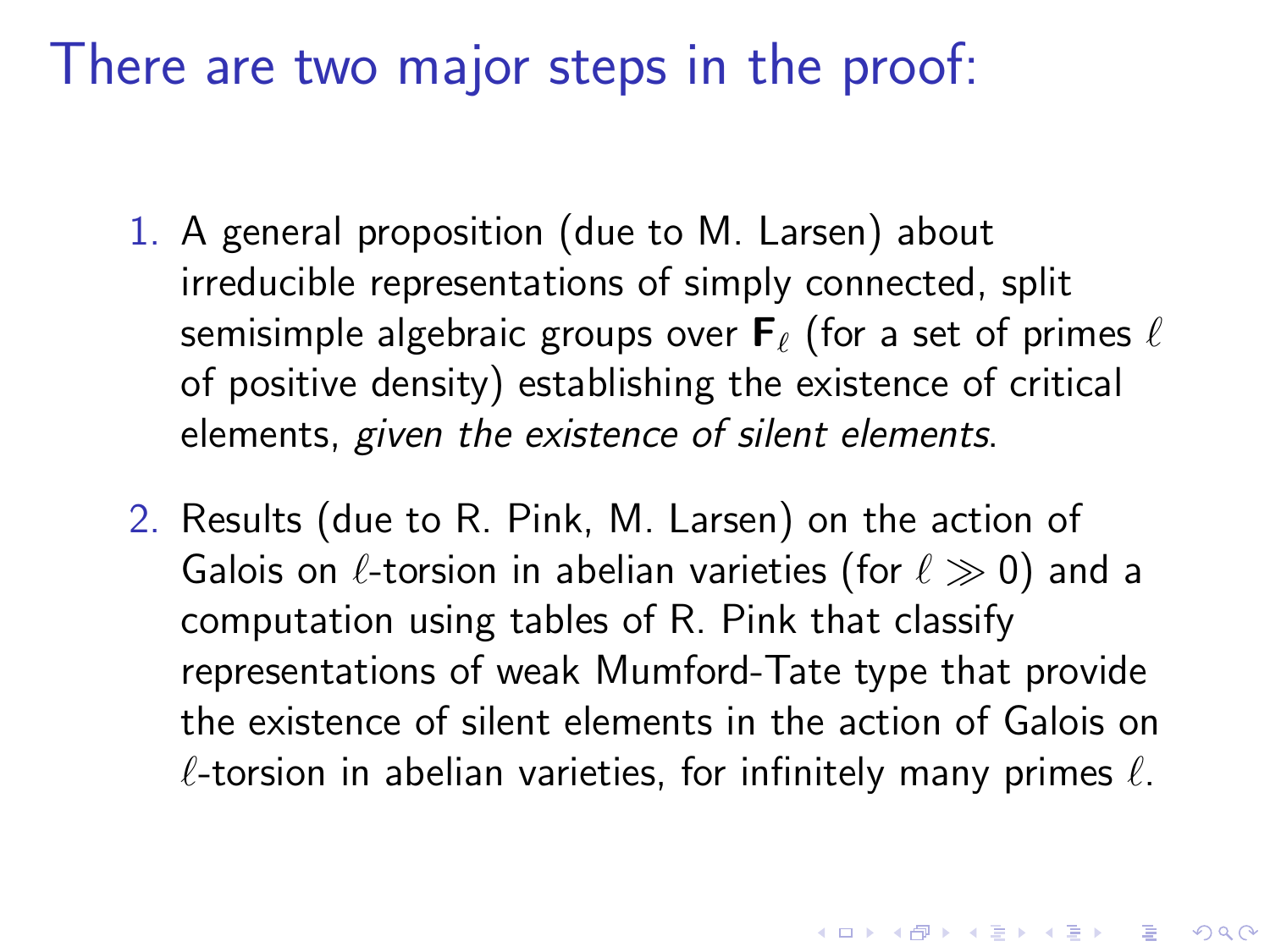# Existence of critical elements, given the existence of silent elements

#### Proposition (M. Larsen)

For every positive integer  $n$ , there exists a positive integer  $N$ such that if  $\ell$  is a prime congruent to 1 (mod N), G is a simply connected, split semisimple algebraic group over  $\mathsf{F}_\ell$ , and  $\rho: G(\mathbf{F}_{\ell}) \to GL_n(\mathbf{F}_{\ell})$  is an almost faithful absolutely irreducible representation such that  $(\mathsf{F}_\ell^n)^{\rho(g_0)} = (0)$  for some  $g_0 \in G(\mathbf{F}_{\ell})$ , then there exists  $g_1 \in G(\mathbf{F}_{\ell})$  such that

$$
\dim(\mathsf{F}_{\ell}^n)^{\rho(g_1)}=1.
$$

(Often one finds the appropriate element  $g_1$  in the image of a principal homomorphism of  $SL<sub>2</sub>$  into G.)

**KORKAR KERKER EL VOLO**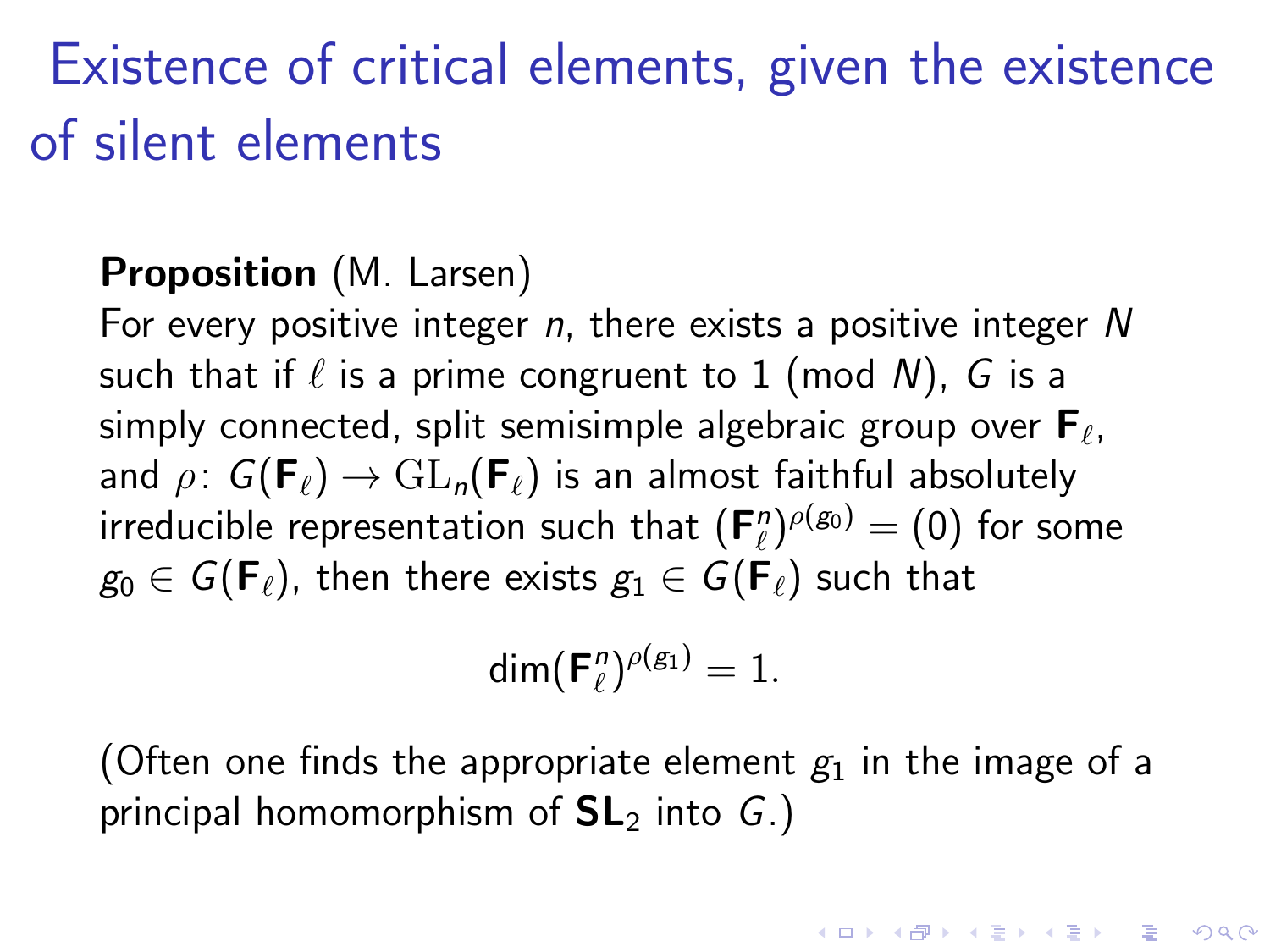Use the rather detailed classification theorems of representations related to Mumford-Tate pairs; results of Faltings, Nori, Serre, Ribet, Larsen and Pink to get the existence of silent elements, and then Larsen's Proposition to conclude.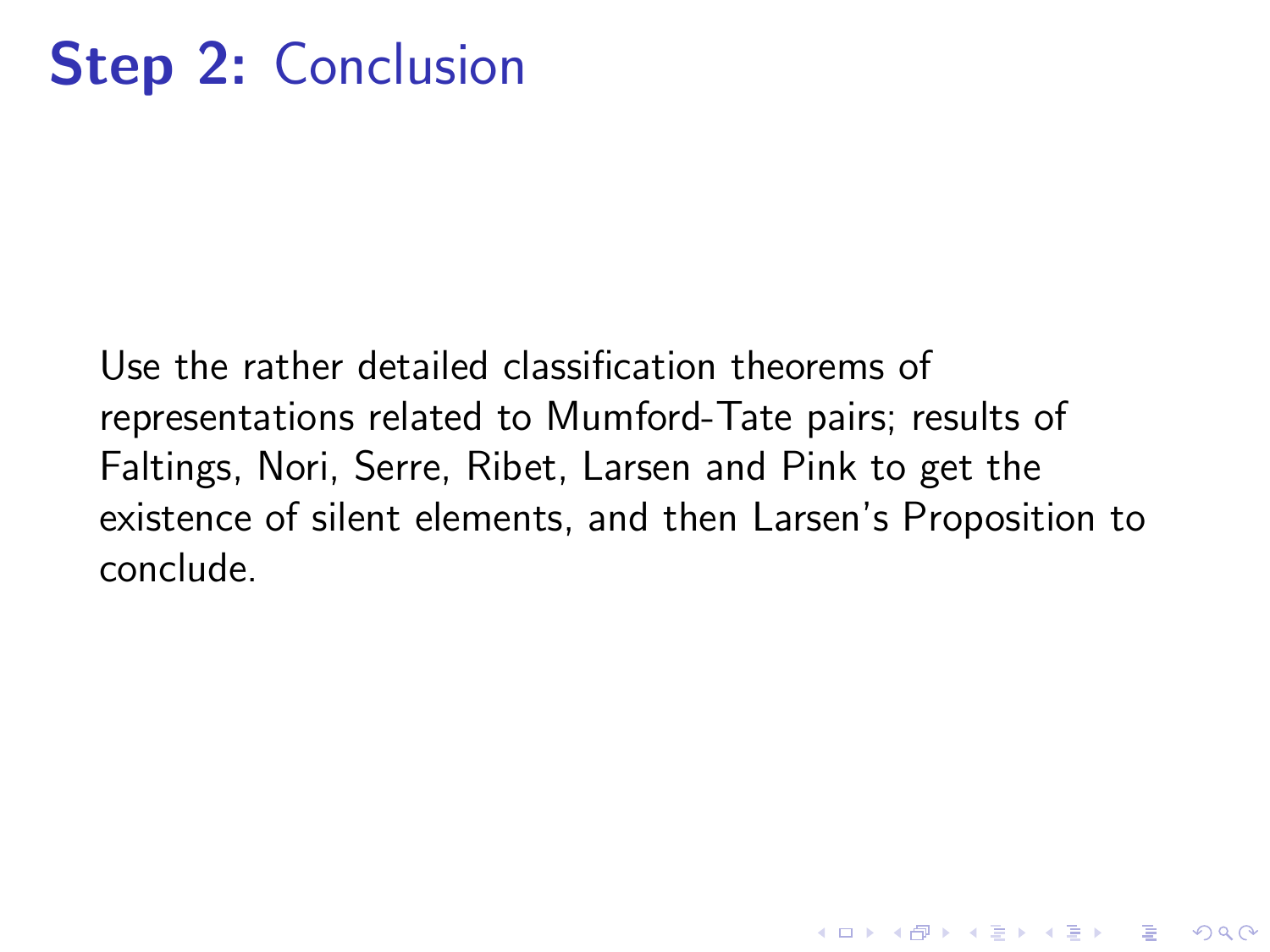Consequence: Diophantine stability for curves

#### Theorem

Let  $X$  be an irreducible nonsingular projective curve over a number field K not of genus 0. Then there is a finite extension  $K'/K$  such that for any positive integer n,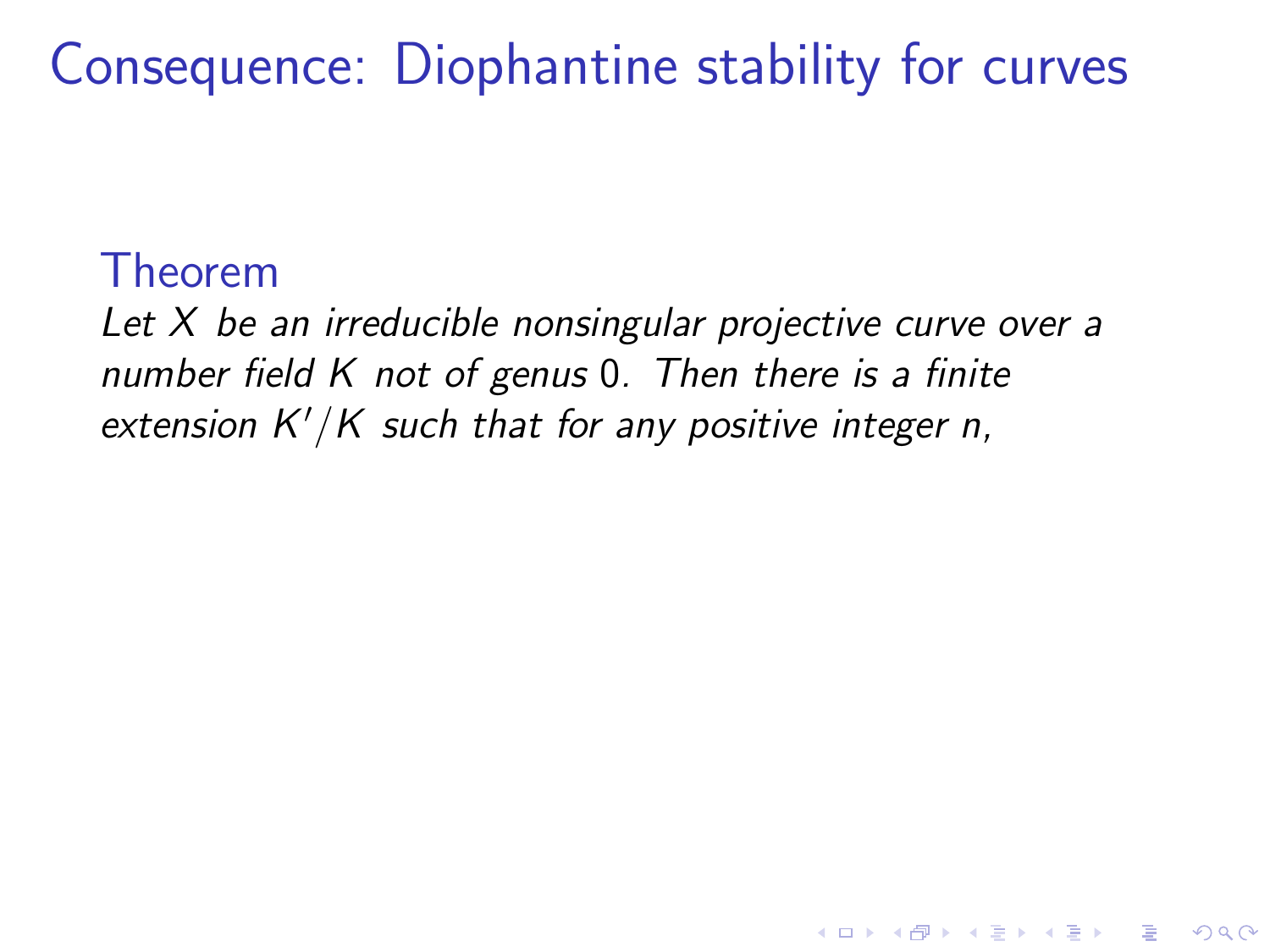Consequence: Diophantine stability for curves

#### Theorem

Let X be an irreducible nonsingular projective curve over a number field K not of genus 0. Then there is a finite extension  $K'/K$  such that for any positive integer n,

In there are infinitely many primes  $\ell$  where, for each of them,